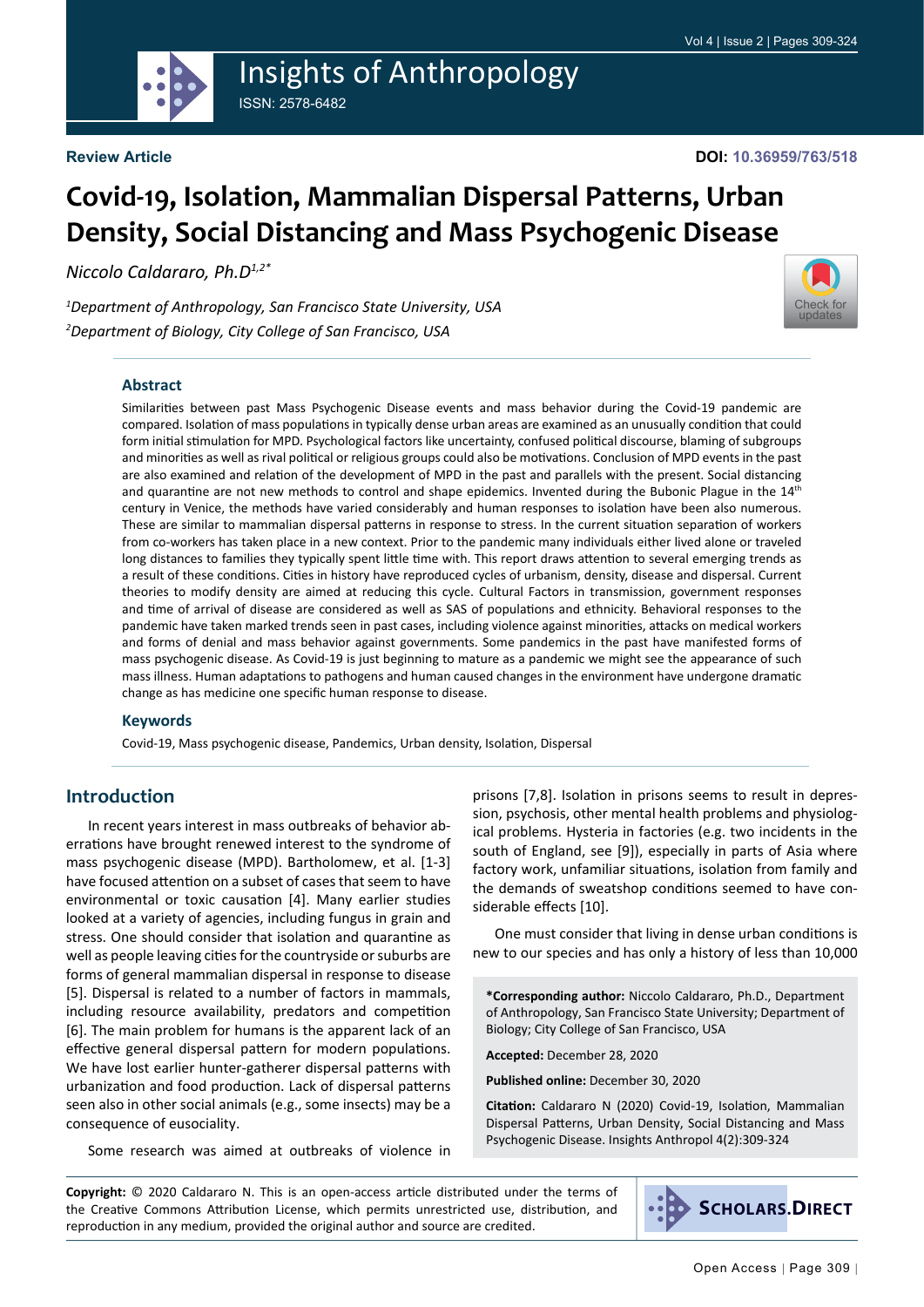years and for most human activity, less than 2,000 years at best. States and nations have lifespans of about this age and what is called civilization, around this length as well even using ideas from Jasper [11] or Toynbee [12]. The point is that our urban lifestyles are fragile and though nation states collapse and are often seen to transition to new organizations (see Yoffee and Cowgill [13]). We can ask if humanity has learned its adaption to urban life and if that learning is affected by pandemics or if a long period (undefined) of isolation will affect that state of that learning? Hominoids, our ape relatives are not highly social, and chimpanzees only slightly so. If we compare ourselves to the eusocial insects and examine the effects of their pandemics, the scenario is troubling. Colony Collapse Syndrome is thought to be spread by a pathogen and magnified by stress [14], the outcome is the end of social life for colonies across the globe. Human children learn social life in the context of their environment, if that environment is as limited as quarantine has become, what effect will that have?

The mass media is publishing articles speculating on the possibilities of violence and disorder due to the isolation and stress of the Covid-19 pandemic (e.g., Hertz [15]).

In one of these, Noreen Hertz writes on social isolation, depression and aggression [16]. She cites experiments with rodents on the relationship between social isolation and aggression (likely referring to work by Fone and Porkess [17]), suggesting that isolation is the cause of aggression in mice. She then generalizes this conclusion to human experience, specifically Covid-19 isolation, urban living, depression and right wing politics. The missing context is that in the rodent experiments she refers to, the social isolation is from birth and like the, Dodsworth and Harlow [18] experiments in the 1950s and 1960s with macaque mothers and their offspring, what is missing is any social experience and learning. Obviously extrapolating from rodents to humans is problematic, but equating the pathological condition produced by complete lack of social training to contemporary human life is more than distorted. Yet there is evidence of disease production related to isolation [19].

Isolation's effect on social credit is negative, reducing a store of association based on familiarity, conditioning rewards and fraternity over time. This reduction leaves people without a foundation of real experiences to draw on to allay feelings of loneliness and depression. The ultimate consequences of which is a rootless reference point for emotional interpretation. As Kelly [20] found, people construct their identities from their social experiences and without continuous references they can fall into the chaos of Laing's "false self" identity [21]. This can be the foundation of social psychosis and lead to scapegoating, violence and disorder of a mass scale. Noreena Hartz [15,16] has made this connection regarding modern life in a recent book, centered on the production of depression, loneliness and loss of identity. As she makes numerous references to Durkheim's theories of society and the individual, one conclusion that could be made from Laing and Durkheim [22] is that whereas the individual can find the "false self" in such control that the real self is "murdered" or a suicide, in the social context the individual is so divorced and alienated from society they become exiles and society an enemy, the meaning of their detachment and suffering.

While there is considerable literature on the creation of human atomization as a result of urban housing and city design, the outcomes are usually associated with depression and suicide. Jane Jacobs in her famous book, *The Death and Life of Great American Cities* [23] demonstrated how streets in the same city, populated by people of similar backgrounds and incomes could be either safe or dangerous. I have favored congregate living over single unit housing (see my book, *An Ethnography of the Goodman Building: The Longest Rent Strike,*  [24]), The nature of contemporary urban landscapes seems to promote depression, but not more aggression when we factor in increased density and population per square mile. This problem of density was mentioned in the recent *Financial Times* article by Jonathan Wheatley (Pandemic forces rethink by city planners in emerging nations, Sept 23, 2020) [25]. Concerns about health in living in cities and the design and location of cities, has been a topic of discussion for well over 2,000 years [26-28]. The problem of hollowed out modern cities of the Covid-19 pandemic are being approached with 20<sup>th</sup> century ideas of reinvigorating suburbs and reconceptualizing sprawl [29]. This does not bode well for sustainability of energy or pollution unless drastic changes in energy production and consumption are made.

Ms. Hertz addresses also the stress of the pandemic as well as isolation and here we get combinations of stimuli that relate to increased likelihood of aggression as reported by Xian-cang Ma and colleagues in 2011 [30]. Stress, depression and isolation create uncertain conditions that seem to promote conflict. In my study of human behavior during past pandemics (Caldararo, Niccolo, *Evolutionary Aspects of Disease Avoidance*, [31]) we do find an increase in violence as well as burning, victimization and mass migration, as in the remarkable European flagellants who, by the thousands, marched across parts of Europe during the Black Plague. But in these cases of chaos the main factor was a lack of strong institutions and government. Today if there is any parallel it is in the attacks on medical institutions like those of the Trump administration on the CDC and the failure to produce unified government organization to repress the disease.

During the Middle Ages mass events, like the movements of large populations of the flagellantes, kissing nuns or manic dancers were explained by possession or other religious causes. Mass events among colonists, especially in the Americas and most famously in New England with the Salem witch trials attracted some attention from researchers [32]. This last example has some parallels with today's Covid-19 social distancing guidelines in producing a reduction of contact between individuals used to constant interpersonal contact in densely population urban zones.

In the Salem example, we have people transported from one nation and culture thousands of miles to a location unlike that of their home environmental and cultural training. They also were limited in contacts from the normal situations of their home milieu. The cramped ship journey and immediate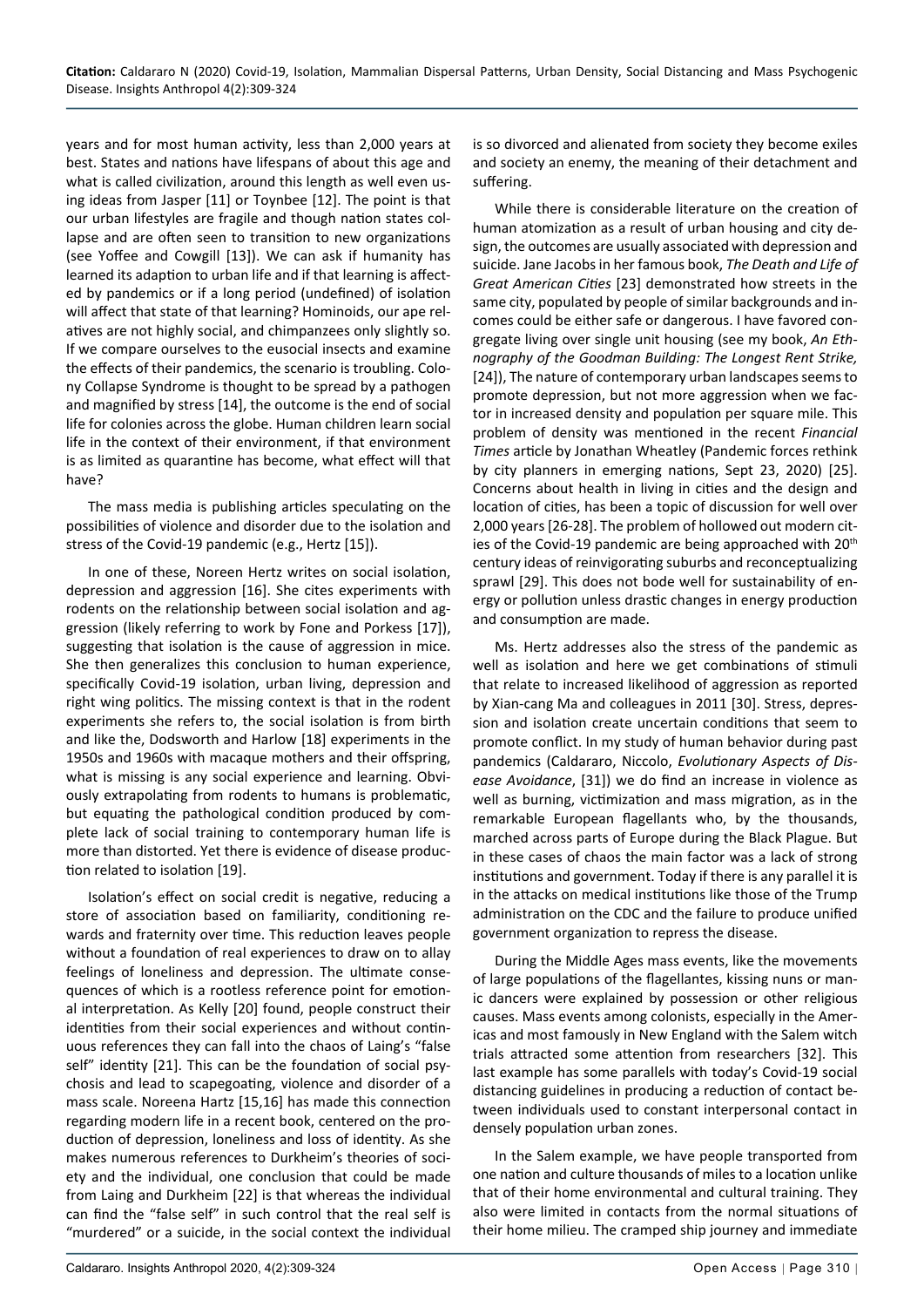strange colony and unfamiliar populace, were preconditions of psychological trauma. While lower population density was possible they were hemmed in by a relatively unknown and often hostile enemy largely unseen most of the time. They were assaulted by disease and low food availability. The uncertainty of the situation might be seen as similar enough to use as a laboratory for studying Covid-19 and a number of populations around the globe. In Salem, the colonists turned on themselves, today with Covid-19, like many epidemics of the past, the targets are foreigners, minorities, doctors and government.

#### **Past Examples and Present Course**

Physician and bacteriologist, Hans Zinsser, wrote in his book, *Rats, Lice and History,* that the appearance of a new disease was like an invisible animal, one could not see it, but it could be known by the effects it had on its environment. Since 1935 when the book was published, we have come to know more about diseases, their causative agents and their natural history. One aspect of the "life" of disease is how it comes to adapt itself to hosts to survive and replicate. Since, as Theodore Dobzhansky [33] put it, "nothing makes sense in biology except in the light of evolution," so with Covid-19. It is a virus that has evolved and invaded a new host, adapting its biological functions to humans. In this context, we also know from the work of evolutionary biology in disease, that pathogens evolve over time to become more or less virulent. Once it was thought they always became less virulent, a logical idea based on the premise that pathogens would adapt to hosts and become semi-harmless chronic infections. Why kill the host was a general refrain. Paul Ewald undermined this scenario in 1993 with his book on the evolution of disease [34].

So, if we use this background to look at the current Covid-19 pandemic we cannot predict the outcome of the disease. SARS and MERS, two coronaviruses behaved differently as pandemics, and coronaviruses in particular are quite varied. Will Covi-19 disappear like SARS or become endemic like MERS [35]? Will it return year after year like the flu or return in waves of lessening strength over centuries and then disappear as a pandemic like the Bubonic Plague? The Plague is still with us but seldom affects many people [36,37]. It is believed the bacteria that caused the disease has mutated or the most susceptible populations have died off, conditions have changed and also treatment for the infection is rather effective [38]. Pneumonic plague was the most dangerous as it could be spread from person to person, otherwise the bacteria was spread by the bite of fleas, other forms being septicemic plague and bubonic plague all caused by Yersinia pestis bacteria.

Here we might have learned something from plague for Covid-19. Plague adapted to close conditions of European medieval cities and became the pneumonic plague. Medieval populations of Europe responded to plague by a number of behaviors, fire, killing infected people, running away to the country, quarantine and mass troops of people wandering over the countryside beating each other with chains, etc. and other forms of religious devotion. Today we are seeing many of these same mass behavior patterns in response to

Covid-19. What is also worrying is the general impatience people are demonstrating with social isolation techniques and the economic disruptions. It is unlikely the epidemic will be over this year, as many politicians argued in the spring. Some scientists projected from other viral pandemics that it would taper by summer with warmer weather. That also has not taken place. Some suggested a second wave as in the 1918-1919 flu, perhaps even this fall in combination with the fall flu season. This is becoming increasingly likely, yet figures already seem to indicate a second wave now and it has been argued the 1918 - 1919 flu had a third wave [39] which appears possible for Covid-19 [40]. Efforts to produce a vaccine or a cure are gaining significant funding and government energy, yet the products of this work are likely to be months, if not years off. And, like the common cold, Covid-19 could become recurrent, like the flu even with a vaccine.

# **Changing Nature of Disease and the Natural History of Infectious Agents, Changing Human Response and Behavior**

Pathogens and their hosts are in a constant war to achieve either elimination or adaptation. The host marshals defenses and attacks with its immune system and the pathogen attempts means of avoiding destruction and maintaining its presence and the production of progeny using the host as a resource. This is an evolutionary struggle and humans, as primates have the residues in their DNA of many past battles and wars waged [41]. The diversity of our Major Histocompatibility Gene Complex or System (MHC) evolved long before the appearance of humans [42]. It is evidence of the complex interrelationships of pathogens of hosts, to the point that Woolhouse and associates [43] show a co-evolutionary pressure between hosts and pathogens. This includes CRISPRS and other anti-viral systems [44]. Some of our endogenous retrovirus sequences are evidence of this as is the structure of our main antibody machinery, the V(D)J recombination system (of the adaptive immune system) appears to be derived from a transposon [45].

Some diseases, by the effects of the infective agent like a virus, can change or otherwise affect the behavior of its host [14,46]. This relates to the "Dancing Manias" of Europe in the medieval period to the 16<sup>th</sup> century believed to be the result of human infection with wheat infected with ergot a mold related to LSD [47,48]. Mass human behavior has been described as pathological under the term, mass psychogenic disease, or epidemic hysteria. Some separate it from examples of mass or collective delusion; others use the term mass psychogenic disorder [2] or speak of mass psychological events [49]. Some cases are thought to be the result of poisoning or infection producing strange smells, tics, headache or vertigo. Neurological effects of Covid-19 infection are diverse, yet persistent smell, loss of smell, foggy thought processes, delirium, are a few of those reported [50].

## **Mass Psychogenic Disease and Social Disruption**

There is no doubt that Covid-19 has had a major effect on human society since January of 2020. The disruption in eco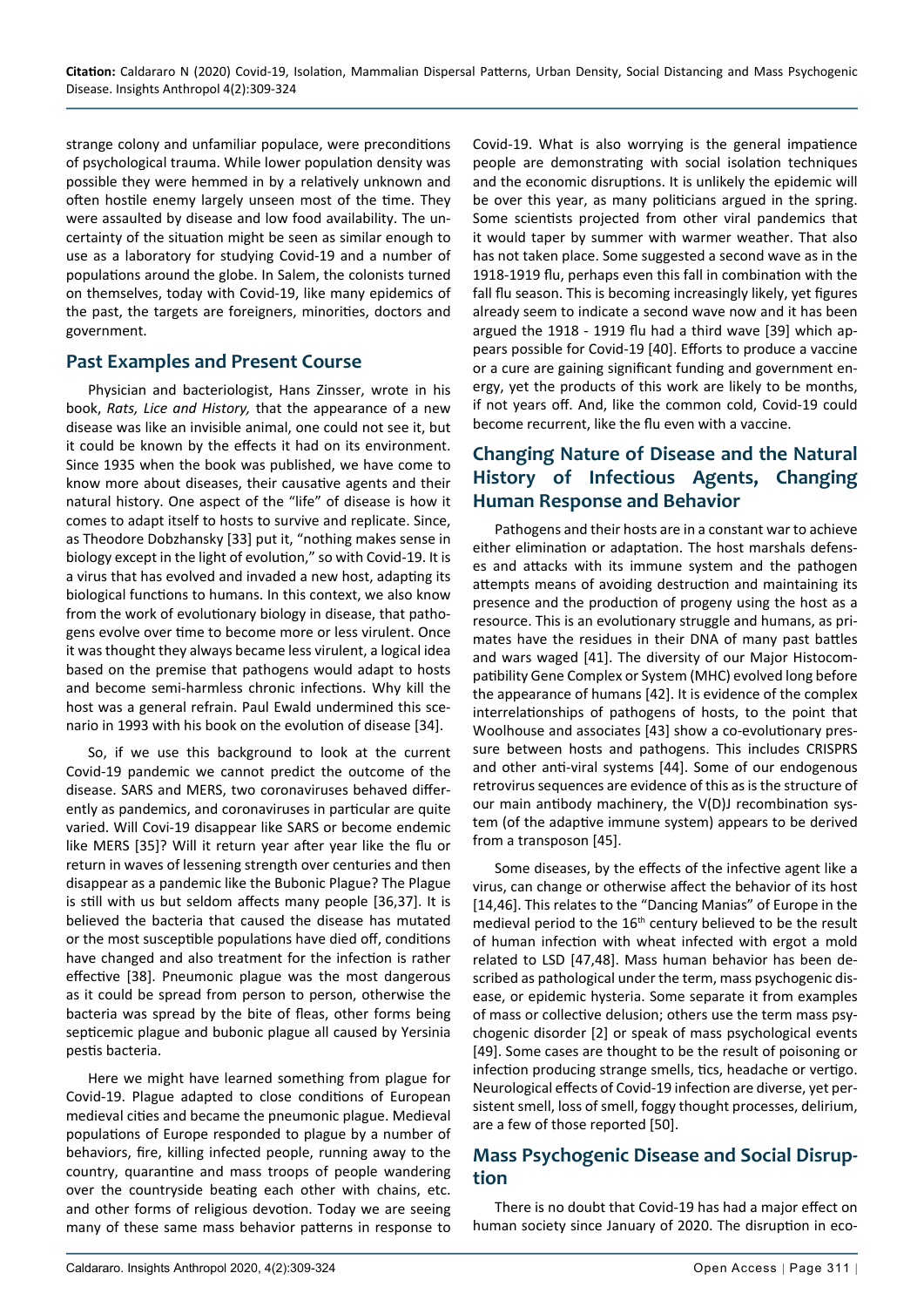nomic life as well as religious activities, recreation and family have been of such magnitude that some social scientists have suggested that the aftermath will result in human society being fundamentally changed (e.g., [52-54]). The disease spread at a time a significant political disruption, from Brexit and the election of Donal Trump, to Black Lives Matter demonstrations as well as others across the globe related to populist movements. Social upheavals are often related to changes in the environment [55,56]. The combined effects of human political and economic uncertainty, climate change and Covid-19 should be seen in the background of past plagues and revolutions.

Assessments of past Mass Psychogenic Disease argue this illness only appears in closely related populations or those in similar situations and the illness spreads very quickly and dissipates fast [57]. Examples of this are also described as hysterical or irrational, but these descriptions often are laden with judgments of the particular outcomes. Nazi Germany can come under such a term, or the Salem Witch Trials, mob behavior where victims are produced often of minorities or certain classes or castes, as in lynching of African Americans [58]. These last examples are the consequence of the social disease called racism [59]. Malinowski [60] was perhaps one of the first to compare Nazi scapegoating and persecution, and that of the search for hidden communists and Trotskyists to witch hunting.

With regard to mass political movements, setting aside the complexities of revitalization movements, those like Nazi Germany can come to express the conditions of a population in terms of depression and anomie, the loss of cohesion as values and goals of a society appear to collapse. Recent studies have supported the idea of suicide and depression in both America and European countries [61]. The association of isolation, depression and the development of detachment from values and goals can create false-self construction in some cases of psychopathology according to some psychiatrist like Laing [21]. The false-self lives within a world dominated by childhood conditioning of repression and becomes over time a projection of the reality of the individual. Here the background of Donald Trump and Adolph Hitler show parallels, especially in the father figure and history of projection of persecution of contaminating or corrupting influences (Jews, Mexicans, FBI, IRS, etc., see Langer, [62]). The nature of the particular individuals is not as significant as the movements of people they create and represent. Trump, like Hitler, has been able to project his image of reality onto millions of Americans, though their individual psychological condition may be the consequences of real economic and political factors, they are unreal in analysis (deep state, for example, see Rohde, [63]). In the current situation with Donald Trump, his individual pathology seems to have linked to the mass dissatisfaction with life, expressed by millions as depression [64]. The ability to recruit and motivate masses of people to the purpose of eradication of a false-self world (e.g. attacks of "brown people" deep state actors), while seeming ludicrous, could be as dangerous of that of Hitler's. Defining both the Nazi movement and Trump's as potential mass psychogenic disease states, can only be born out, unfortunately, by time and the development of Trump's presidency. His infection with Covid-19 could make him even more unstable given some of the after effects in patients [50]. It is a magnification of what Eisenstadt [65] called "charismatic" authority. Should he cancel the election, or deny its validity and force a Constitutional crisis we would find the possibility of mass violence by his followers. Then, the persecution complex expresses itself as a destruction of its enemies in defense of the false-self image of reality. The outcome for Germany in the 30s was Nazism, for America in the 2020s could be worse. When the anti-self reality forces itself on the false-self, as in Hitler's case, the response was Armageddon, total war without end. What Trump's response is likely to be is more concerning for all given nuclear weapons.

The natural history of Covid-19 and its evolution in context of human responses can be conceived in Charts A, B and C below. There is disagreement regarding the course of Covid-19, with some specialists arguing that the disease is producing fewer lethal cases and others suggesting that the death rate is reducing due to better treatments, younger infected cohorts of the population and more testing [66] ([Figure 1](#page-4-0)).

In many of the MPD outbreaks we find mass behavior of a number of manifestations and type as well as frequency of event. Manic dancing and violence against minorities are often seen combined [31]. The fanatic behavior of the colonists of New England reached fever pitch in attacks on individuals, public terror and trance as well as convulsions and public trials, punishment and execution [67-70]. Relieving the terror of uncertainty was exhausted by a combination of public intervention of religious figures (not always successful), public trails and violence. As long as the civil authorities were divided and unsure, the panic spread and intensified. Once it was unified and public displays were used to justify statements of an end to the threat, the panic ended.

Current reports show little violence against infected individuals or minorities, though some anti-Chinese behavior has been reported [71]. However, one should keep in mind that data from past epidemics charted in Caldararo [31] are based on time factors, which covered the entire course of the disease. Covid-19 has just begun and some patterns are appearing new and varied in some locations, for example, Mexico where attacks on patients and staff have occurred [72.73]. On August 5th of 2020, Mello, et al., reported increasing attacks on health workers across the USA. Worldwide attacks are summarized by Devi [74,75].

Rasmussen, [76] discusses the unprecedented attacks on public health officials and mainly the independence and integrity of the Centers for Disease Control.

In like manner, we have seen the Covid-19 pandemic spread over the globe with considerable rapidity, causing fear and uncertainty throughout the general public as well as the medical community and our political and religious institutions. This uncertainty and fear induced large-scale disagreements among the population, political leaders and religious and medical organizations. At approximately the same time we saw mass movements of an unrelated nature breakout across the world aimed at achieving justice for oppression and discrimination. These mass movements were often asso-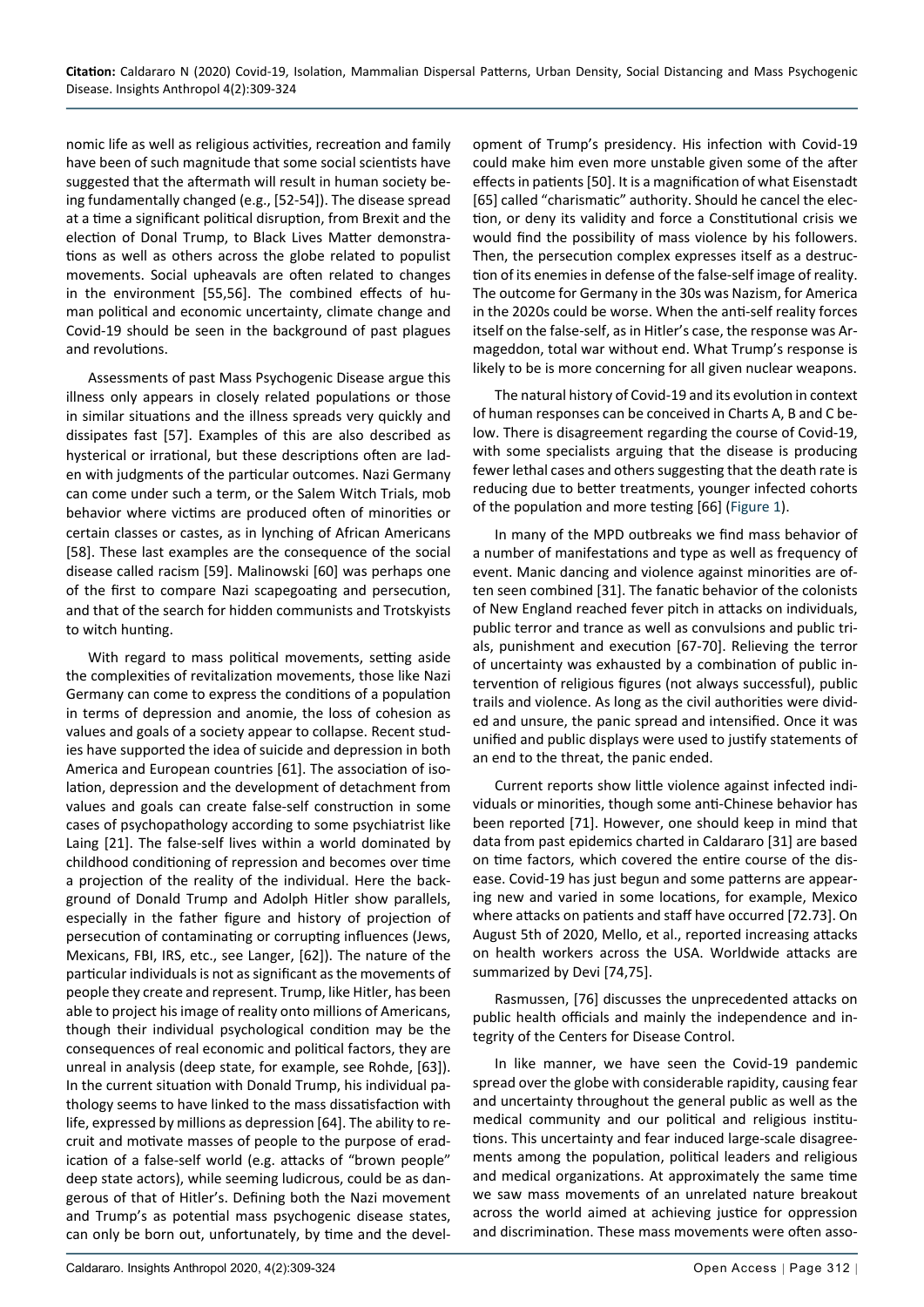<span id="page-4-0"></span>

| <b>Elderly mostly</b>                                               |                              | Small number of children         | People under 50         |
|---------------------------------------------------------------------|------------------------------|----------------------------------|-------------------------|
| increase in children<br>People with co-morbidities                  |                              |                                  |                         |
|                                                                     |                              |                                  |                         |
| December 2019                                                       | <b>March</b>                 | June                             | July                    |
| <b>Chart A</b>                                                      |                              |                                  |                         |
|                                                                     |                              | Mainly Respirator Cardiovascular | Multiorgan Neurological |
| December 2019<br><b>Chart B</b>                                     | March                        | <b>June</b>                      | <b>July</b>             |
| <b>Timeline for Behavioral Expression of Covid-19</b>               |                              |                                  |                         |
| Denial of danger >> Refusal of social distancing>> Protests against |                              |                                  | Closures>>              |
|                                                                     | Refusal of Masks >>          |                                  | Attacks on medics>>     |
|                                                                     | Anti-science media attacks>> |                                  |                         |
| References: Tay, et al., 2020; Dawood, 2020                         |                              |                                  |                         |

ciated with violence and widespread destruction of property in similar patterns in a variety of developed and underdeveloped nations. This association in no way diminishes the relevance or legitimacy of the demonstrations, but only notes the fact of the timing and the violence produced.

#### **Coronaviridae, Infection, Adaptation and Treatments (Old & New)**

Treatment of patients with SARS was limited, usually including antibacterials, an antiviral and methylprednisolone [77]. This last is parallel to use today of corticosteroids [78]. However, since the SARS agent is a coronavirus search for cures took on the character of the virus. One possible means of prophylaxis came from a report in the *Annals of Internal Medicine* [79] where Dr. Sicore of Buffalo General Hospital noted that patients treated with cimetindine had few colds.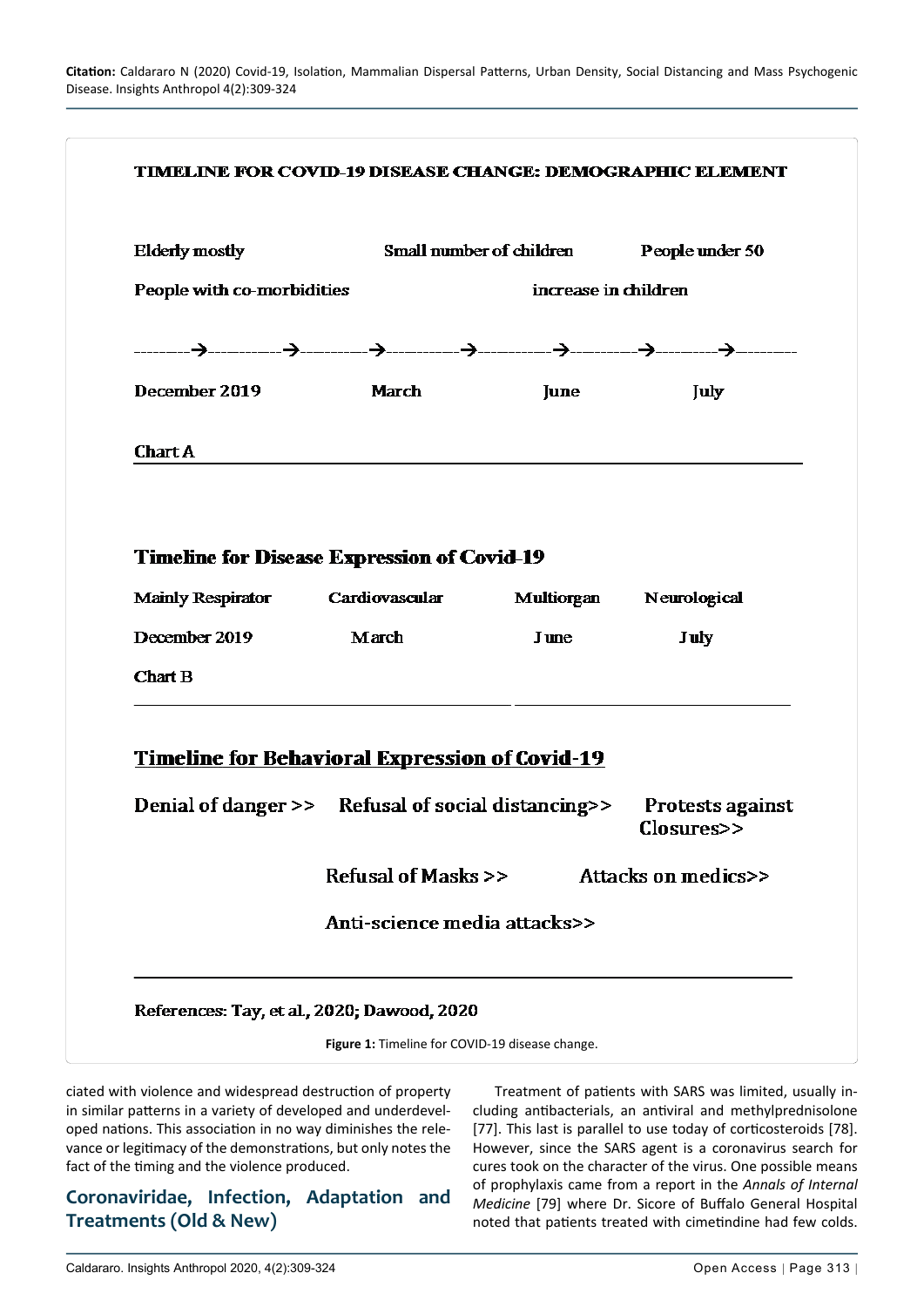Dr. Goldstein noted the effect of cimetindine on Epstein-Barr in the same year [80] and on genital herpies by Dr. Wakefield in 1984 [81]. But success in developing cures or vaccines for viruses has been poor indeed. With the exception of Polio, treatments for others like Hepatitis C and HIV produce chronic illness not cures. Claims for broad spectrum anti-virals have fallen short in practice (e.g., [82,83]).

There has been much discussion of "superspreaders" of the coronavirus responsible for the disease, both during SARS and now. However, emphasis is now being applied [84] on "super susceptible" those individuals who are most liable to infection and serious complications from the infection. Such variability initially focused for Covid-19 on the ACE2 receptor [85]. It is clear from the epidemiological evidence on SARS that while many people who had contact with infected patients in hospitals and hotels in Hong Kong and Toronto became infected themselves, many of those with intimate contact, including family members of some of the initial cases did not become infected, as noted by Klaus Stohr, WHO virologist on April 18th in a *Washington Post* interview. Household transmission, even of health care workers, varied depending on the isolation and sanitation intensity [86]. Use of a mask alone seems to provide a weakened exposure and allows a more protective response to infection [87].

Stohr also noted the relationship of the virus with certain characteristics of its survival and transmission; for example, the virus survives longer as acidity decreases in diarrhea and survived well in extreme temperatures [88]. This would seem to argue against an effect by H2 blockers, but the effectiveness of these agents (and Sicore notes the effectiveness of ranitidine as well) may not be in the specific action in lower acid production. Such a conclusion seems possible from work by Mezey and Palkovits [89] where it was demonstrated that the targets of antiulcer drugs appear to be cells of the immune system and not parietal cells as previously believed. Though results published by Diaz, et al. [90] and Fukushima, et al. [91], contradict these findings though not the knowledge of the intimate localization of immune cells in the gastric mucosa [89]. Cells active in the lamina propria of the gastric mucosa include lymphocytes, plasmocytes, mast cells and macrophages. Mezey and Palkovits [92] used immunostaining to identify the presence of these cells and found they were all distributed homogeneously throughout the lamina propria. Their results indicated that H2 blockers acted on immunocytes and these cells act on epithelial cells. While other research supports the idea of such interactions [93], the intimate association of these cells and action by H2 blockers may be a vehicle for protection from certain infections or act to augment them. We might assume that a secondary effects of these drugs (including famotidine and ranitidine) and related action by the H2 agents modulates immune cells in ways as Ghosh, et al. [94] summarized that reduces the potential for infection by certain viruses including SARS-COV. Cimetidine and ranitidine might act not as cures but as a means to reduce the susceptibility of some percentage of the population to infection or serious disease. However, treatment of patients with Covid-19 has resulted in ad hoc uses of multiple

drugs and initial information on cimetidine reported its negative effect on the use of hydroxychloroquine [95]. Early in the pandemic a small study suggested famotidine had beneficial outcomes in Covid-19 infected patients [96]. This study was the Malone, et al. [97] preprint. One problem with the early reports of efficacy was the fact that many practitioners in hospitals, and especially with some of the sickest patients in ICUs were using multiple drug approaches so determining the one that was most useful was difficult. Shang, et al., report on how Chinese researchers and clinicians cooperated to organize treatment modalities at a number of hospitals to discover the most effective approaches [98]. Early reports of efficacy have been usually followed by controlled study results showing little or no effect or only under certain circumstances, as in the case of convalescent plasma [99]. Response to the pandemic has unfolded in a crisis of health care that has forced the medical community to respond in unprecedented fashion joining university departments that have diverted research to the virus with clinicians [100]. In a prescient paper on drug research and Coronaviridae, Totura and Bavari [101] summarized the available drugs and experiments with animal models, as well as approaches to neutralizing members of the virus class, producing treatments and vaccines.

In 2003 testing for SARS found only 40% of cases positive with a declining number over time [88]. This seems to parallel Covid-19 but with an added confusion of a lack of international cooperation and standardization [52].

In an interview with Geoff Dyer of the *Financial Times* (25 May 2003), Dr. Tony Fauci suggested that the virus may become a seasonal problem, like that of flu. Given the return of the 1918-1919 flu in several waves, this could be a prediction of possible recurrent epidemics of SARS. Of course, the 1918- 1919 Flu may have had an earlier arrival in 1896, according to Knapp [102] Recovery from Covid-19 has produced varied outcomes, from neurological deficits to continued pulmonary and energy problems according to a number of reports [103]. Like many modern diseases (e.g., AIDS, Zika virus, herpies) lingering effects can produce chronic disease symptoms [104,105]. Along with increased numbers of people affected with forms of dementia and rising numbers of diabetics (including increasingly younger cohorts) the way modern humans live is producing mounting liabilities.

Questions of how long the virus can survive in an infected person's body after recovery have been complicated by suggestions of reinfection or reappearance of the virus and symptoms. Covid-19 could then become a chronic disease like AIDS or herpies that can reassert itself depending on the state of the immune system of the host [106]. It was noted in the early stage of the disease in Hong Kong from Dr. Lo Wing-lok an infectious disease expert there in an Associated Press interview, that many of those who died had a rare airborne form of the virus chlamydia as well as the SARS agent. This has been found again with Covid-19, coinfections and co-morbidities seem quite significant both to infection and disease progression [107,108]. Thus individuals susceptible to the syndrome may be victims of dual infections seen in AIDS, or superinfection conditions [41].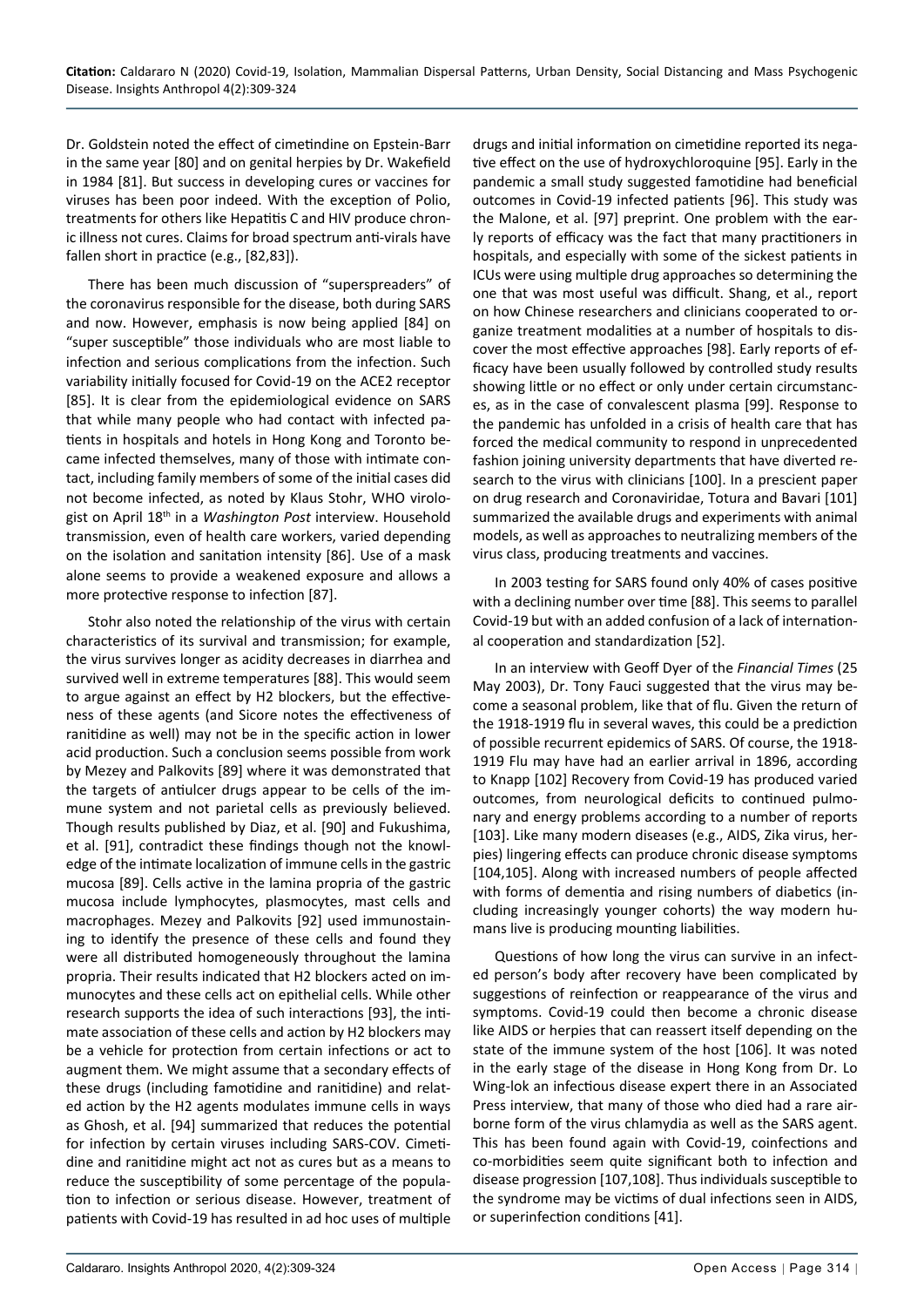# **Changes in Human Behavior and New Forms of Family and Work**

Current restrictions on work environments have left many people separated from their jobs. This creates several changes in life style. First, the work environment provides individuals with both an income and a sense of worth. Second, the interaction with people at work, typical experiences with others like baristas, lunch staff and support crew are reinforcements of social capital where individuals experience generally positive rewards. Thirdly, many people invest considerable emotional support in co-workers, in some cases this has been expressed as pseudo-kinship in a number of forms, for example, the "work spouse" [109].

In reports in past epidemics families were often trapped in their homes and refused the freedom to exit by authorities. We have good evidence from both Europe [110-114] and the Middle East [115] and ethnohistorical evidence regarding this practice [31]. Often people were aided by authorities if suspected of infection; sometimes they were attacked or driven out. Generally social institutions guided and framed the specific kind of treatment and the responsibility of individuals to act in accordance with rules regarding avoidance. We also have substantial evidence of very heavy population losses from a number of plagues, like Bubonic from 1346 to 1600 C.E. with substantial return of normal life and economic growth even in the context of wars [116].

The freedom of movement and reinforcement of habitual contacts of friends family and workers, can be seen as the framework of normality that maintains social cohesion. A breakdown of such normality, as in war and disease can have significant consequences on the mental health of a population and on the stability of a social framework. Experiments with isolation of individuals often report psychological pathology and this includes incarceration of individuals in prisons. Recent research has focused on the elderly and outcomes of social isolation and the onset of dementia [117]. Alarcon [118] has addressed the potential for long-term effects on the mental health of people due to the lock down and social distancing required to fight the Covid-19 pandemic. Fears of contact, of contamination of surfaces, of transmission in the air have increased tension. It has been reported in the recent past that bacteria and other pathogens can be spread by bathroom hot air hand dryers [119].

Usher, et al. [120] have looked at the current context of Covid-19 in relation to recent pandemics and noted the similarity of long-term effects to PTSD. Long-term developmental or behavioral problems in children do not seem to be prevalent on experiences in social isolation in early life [121]. Such outcomes are related to family situation and the current Covid-19 effects are greatest in lower income and ethnic groups, especially those with extended families so the pressure on family life can be expected to be a significant factor [122,123].

## **Background of Trouble in Stay-at-home-Covid-19**

Today we find the general populace in significantly dif-

ferent contexts due to the change in the nature of modern work, family and associations. People commute for several hours according to the United States Census Bureau [124]. By bus, car, train or plane the U.S. commute is characterized by an average of 26.1 minutes with many metropolitan areas showing over an hour. This means that the average commuter spends at least an hour in transit and 8 hours or more at work. For couples or families this can create serious problems of association, especially if the adults work different shifts or hours. But in general it means that many families spend little time together. In the industrialized world this has progressed from people working 14 or more hours a day in the 19<sup>th</sup> century. But they often still had some substantial social support in extended families into early 20<sup>th</sup> century until the advent of the 8-hour day, where it was relieved to some degree [125,126]. Then we come to the flight to suburbia in the post-WWII period during the great effort to provide adequate and standardized, safe housing [127]. This led to the characteristic isolation and psychological conditions critics attached to such developments as Levittown [128]. But Gans [128] disputes the isolation and "wasteland" idea of these developments and his research shows substantial neighborhood organization and satisfaction by both women and men. The idea that these communities created as supportive systems as the extended families in the central cities is questionable but convincing data supports his argument. But this concept of vibrant communities united by extended families or neighborhood friendships creating foundations for social capital is appealing. My research in the town of Fairfax [129], a hamlet founded by dam workers and laborers in the 1930s, shows a similar environment of families helping each other for more than 3 generations. Handlin [130] makes a similar argument in attempting to compare life in European villages that people left to urban conditions including slums and suburbs where they immigrated or their children grew up.

Later, as more women entered the workforce, especially in response to the stagnation of wages after 1970, we found children attending to themselves as "latch key" kids. Derber [131] has linked the demise of unions, wage stagnation, off shoring of jobs, single parent families and two paycheck families with decreasing community and increasing violence. Today 75% of mothers' work, nearly comparable to data from 1900 show 20% of mothers worked and 40% of foreign-born women worked and were household heads. Today more than 70% of all children live in a home where both parents work [132].

A telling consequence of the economic shutdown and social distancing has been the increase in child and spousal abuse. In the UK information on the victimization is gathering and a mounting wave of suffering appears to be coming to the fore [133]. How to stop or reduce this feature of the shutdown seems to be lacking and efforts instead, in response to political unrest to open business in America appears to be leading to a premature opening and end of the virus-transmission limits. Yet reports of crime yield worldwide evidence of reductions across nations and regions [134]. Explanations of this drop are linked to social distancing and restrictions on movement, yet many people have difficulty gaining access to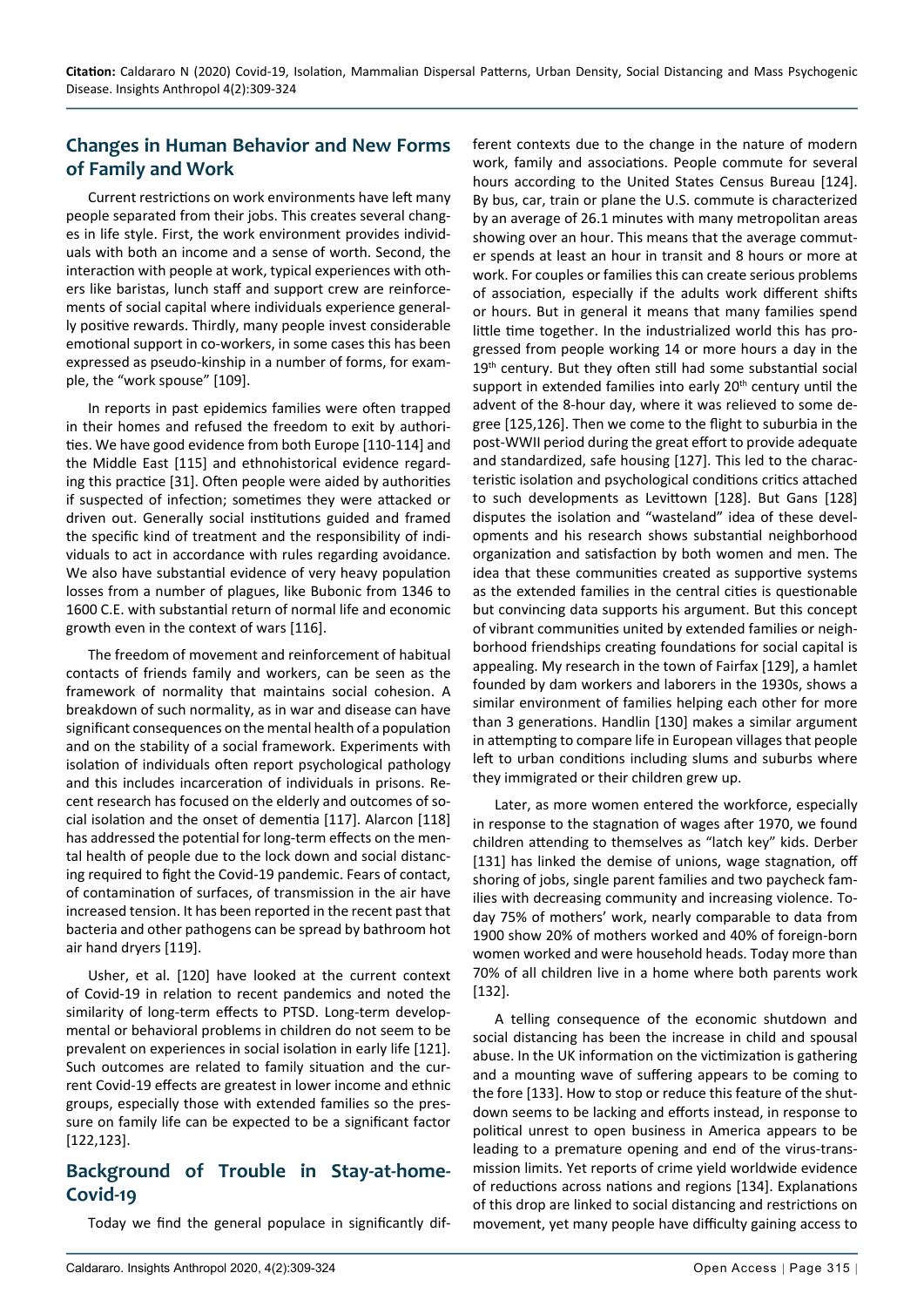food and food banks and charities are pressed for resources. Whether this will result in more infection as appears to be the case in Sweden with its refusal to pursue these methods is unclear. Whether a second wave as in the 1918 flu [135] will occur and be so terrible that all this debate will be seen as so much confusion and waste is yet to be seen but is suggested by the Director of the CDC [136]. Other aspects of urban living are under stress, the food chains that stretch across the globe are failing and even food banks in developed countries running out of supplies. Among the poorest, especially in high concentration population areas where nations policies have made transportation difficult many of the poorest are stranded and without access to food [137].

Already by late April Sweden's Covid-19 numbers are twice those of nearby Denmark that instituted a closure (https:// www.statista.com/statistics/1102203/cumulative-coronavirus-cases-in-sweden/). However, since Sweden's population is nearly twice that Denmark these figures seem to show that lockdown or increased infections, the effect is not resulting in any change in policy. Norway with half the population of Sweden has about one-third the Covid-19 cases as well [138,139]. Yet by September 2020 Norway's numbers had dropped significantly compared to Sweden with only 15% of Sweden's [138]. Finland had achieved not only very a very low rate of infection, but also a significant economic recovery [140]. This was due to both long term planning and investments in health infrastructure and government agency cooperation. In such considerations we should keep in mind that the Covid-19 as a disease and pandemic is not over, we do not know its course through the human body (natural history) nor its ability to evolve. Also, as Mols [116] found from a detailed examination of population and economic records of the 16<sup>th</sup> and 17<sup>th</sup> centuries, recovery of both took about a century. Current estimates by the IMF (International Monetary Fund) [141] are much rosier, which is most likely prudent given we do not know how the pandemic will unfold yet. In June of 2020 the IMF projected a minus 4.9% growth with a return to positive growth in 2021 of over 5%, by October the negative growth projection had risen to -4.4 % but the 2021 recovery had climbed to only 5.2% [142]. The pandemic is also having a challenging effect on economic theory, where during the 2007-8 credit crisis theorists like Carmen Reinhart had argued for austerity and a reduction of credit, now are reversing opinions are pushing for more debt on nations' central banks balance sheets [143]. During the crisis I was one of a few who argued for more credit and against austerity [144,145].

The difference in comparison with Singapore may be the nature of the immigrant population, mainly its housing status and the access to healthcare. The choices between Sweden and Norway, and Denmark may be cultural, in patterns of belief of interpersonal contact [146] as well as approach to sanitation and cleanliness [147,148]. Denial of disease or its danger is also seen in Brazil [149]. Africa is another separate case in the estimation of some demographers due to its population profile with a small elderly population. Given the high rates of infection of Somalis abroad and African Americans this may prove mistaken [150], and recent assessments imply significant increases [151].

Japan is another special case where closure has been limited even though Japanese scientists and health officials produced an early report on asymptomatic carriers of the disease [152]. Japan reports less than 5% of Sweden's rate (total of 14,088 cases) but only tested in the spring less than a tenth of the number that Sweden has ([https://www.worldometers.](https://www.worldometers.info/coronavirus/?utm_campaign=homeAdUOA?Si) [info/coronavirus/?utm\\_campaign=homeAdUOA?Si](https://www.worldometers.info/coronavirus/?utm_campaign=homeAdUOA?Si)). Japan, with a population nearly ten times that of Sweden, is also not in total lockdown and business is largely operating normally. A state of emergency was made on April 7<sup>th</sup> but closures of schools, public gathering and business closures have been late as infections continue to rise [153]. Japan's spring rate therefore may be an artifact of low testing and limited testing areas. By August Japan saw a significant "second wave" of infections, but recent new controls seem to have reduced new cases [154].

## **Cultural and Urban Factors**

Mass Psychogenic Disease is a varied condition that seems to be initiated by a variety of stimuli and agents. The infection of animals with pathogens has been found to produce behavioral changes, both long-term and short-term conditions. But cultural factors are not static, yet do seem to have long term effects on policy, as with the resistance to social distancing and economic closure in both the US and UK where a return to high rates of infection have occurred at the end of the summer [155], while Germany and the Scandinavian countries have seen lower rates. This breaks down when one considers the massive increase in cases in Spain [156] while Italy shows a steady decline. While reopening for tourists seems to me a major factor, the response of government appears again to be a telling factor. This is made more clear when comparing US states, especially New York to the so-called red states, or the failure of California to be able to maintain social distancing and closure of businesses in a uniform fashion [157] [\(Fig](#page-8-0)[ure](#page-8-0) 2). Cultural response to disease shows an independent and generally unrelated pattern. This is clear from comparing rates of infection from the Nordics and Germany to southern Europe. Data sources have changed in recent months, for example, in France home care infections and deaths in France were not initially included [158]. Reportage of infections and deaths seem to be affected by a number of factors and by reference to historical averages of deaths by season it appears the death rates are about 60% higher than normal [159]. Official rates on a per capita basis reported by the European Centre of Disease Prevention and Control [138] are as follows and show a distinct pattern ([Table 1](#page-9-0)).

In examining the per capita data one finds that Sweden is not comparable with Denmark and Norway, but has a rate that is 3 to almost 10 times the latter countries. The UK and France have comparable rates but the geographic division fails in comparing Portugal and Greece to Spain and Italy. The connections of the viral strains from China and the transit of individuals [160] seem to interrelate with cultural and behavioral differences. One additional factor is the socio-economic aspect were we find immigrant groups like the Bame from Somalia in Norway with high rates (perhaps complicated by cultural factors) [161] in the USA and UK where minorities,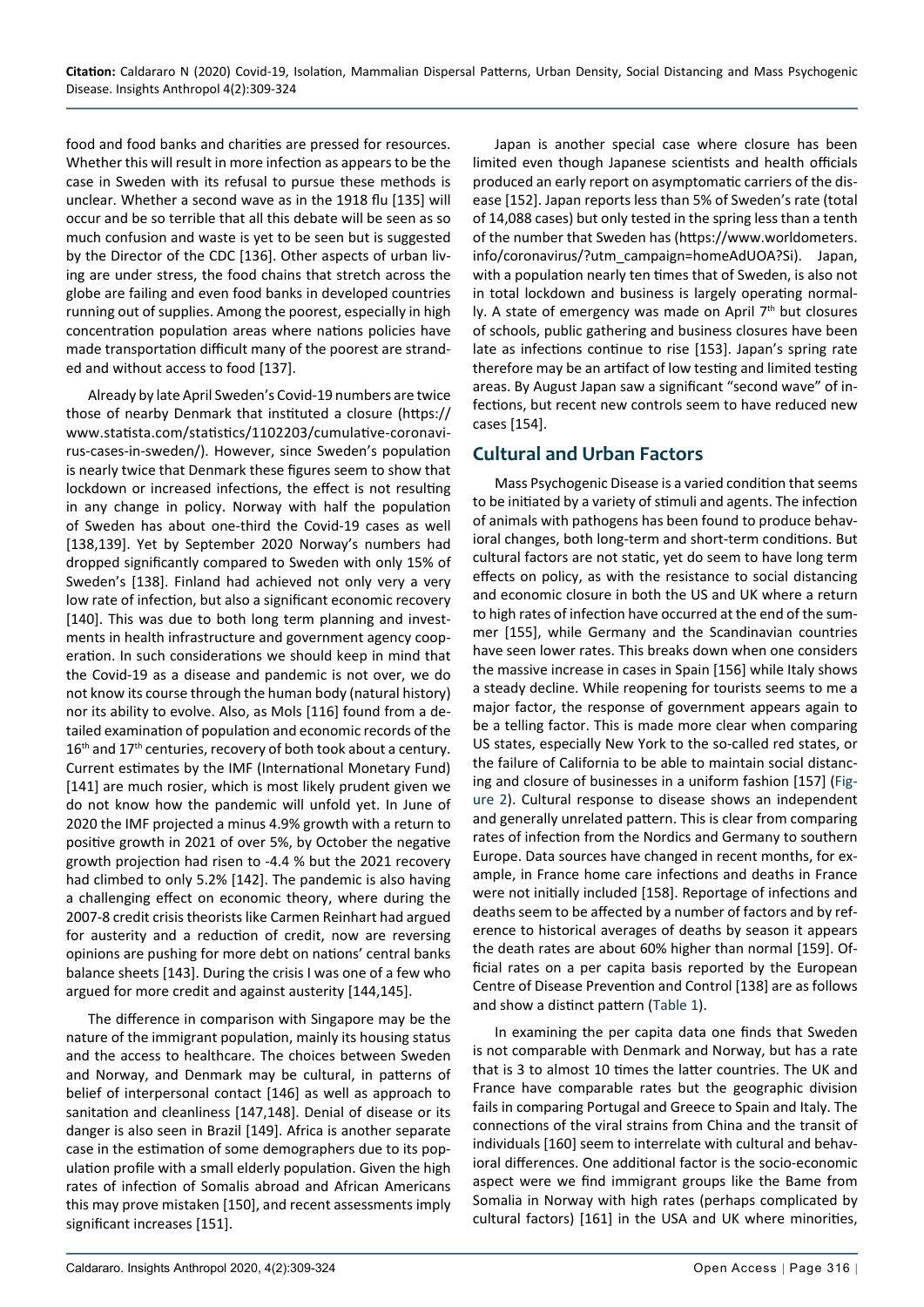

<span id="page-8-0"></span>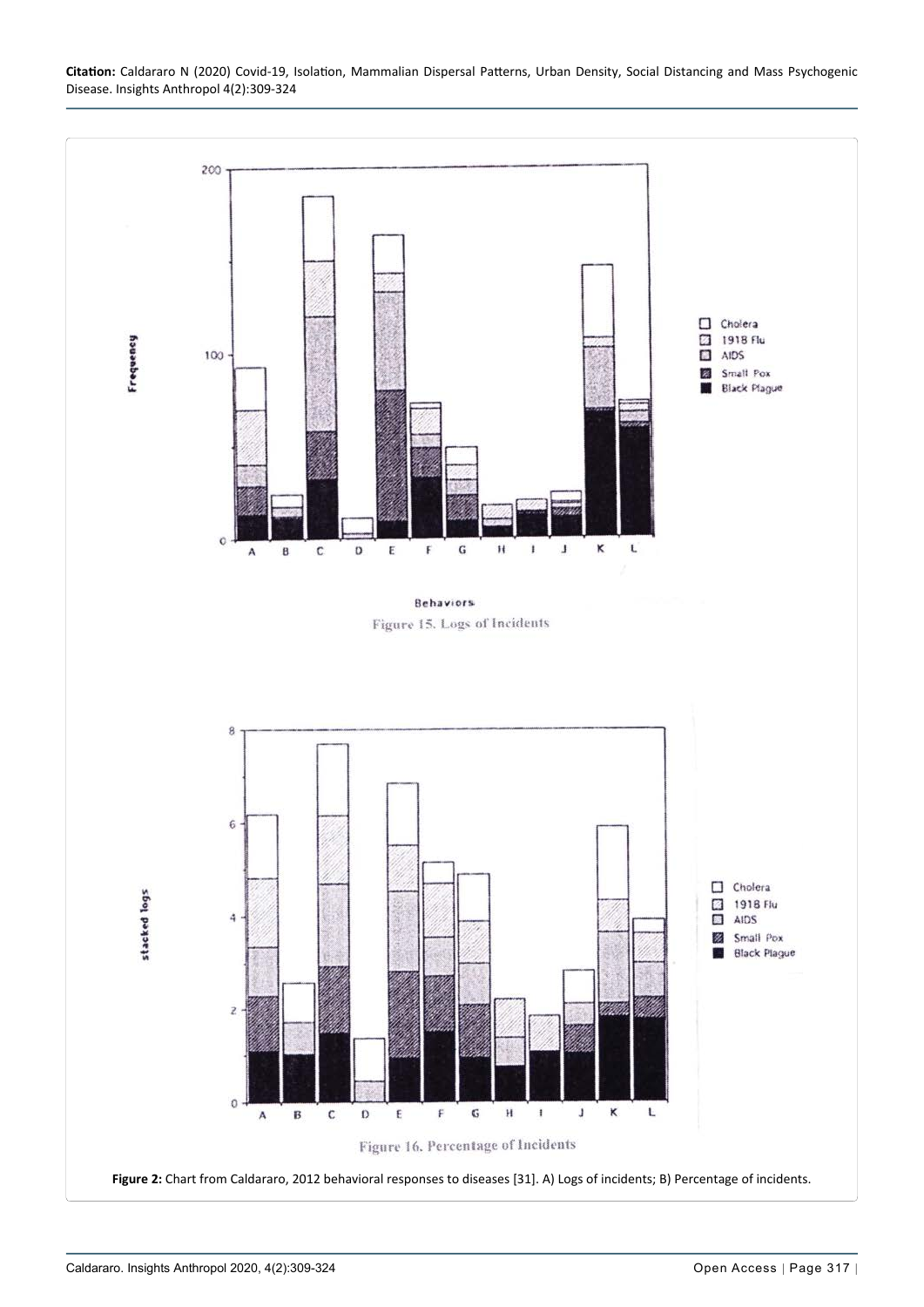especially African Americans are hard it by co-morbidities and poverty in housing status and jobs (many are in low paid delivery, stocking and clerking positions as well as health care and care for aged individuals both in institutions and home care [162].

The use of new technologies and intensive tracing of contacts by government action is a different response and has been effective in South Korea, Germany, Israel and China [163,164]. The USA response and in the UK have been disorganized with the exception of some regions, as in California. Here political and cultural factors may be operating, as the most diverse parts of the country seem to be more proactive in testing and tracing contacts. Antibody tests in Southern California by USC researchers suggest infection rate could greatly exceed documented cases [165] which parallels a May UCSF study from the Mission and Bolinas [166]. This could bode well for the future as it might mean the mild or asymptomatic infections will not overload hospitals with severe cases, and the achievement of "herd immunity" is a practical

<span id="page-9-0"></span>**Tables 1:** Official rates on a per capita basis reported by the European Centre of Disease Prevention and Control (30 April 2020) are as follows and show a distinct pattern [138].

|                    | <b>Total</b> | Per capita |
|--------------------|--------------|------------|
| Spain              | 212,917      | 51.95      |
| Italy              | 203,591      | 45.80      |
| UK                 | 165,221      | 39.25      |
| Germany            | 159,119      | 7.58       |
| France             | 128,442      | 35.95      |
| Belgium            | 47,859       | 65.67      |
| <b>Netherlands</b> | 38,302       | 27.34      |
| Portugal           | 24,505       | 9.46       |
| Sweden             | 20,302       | 24.17      |
| Ireland            | 20,253       | 24.51      |
| Austria            | 15,364       | 6.55       |
| Denmark            | 9,008        | 7.64       |
| Norway             | 7,667        | 3.80       |
| Finland            | 4,906        | 3.73       |
| Greece             | 2,576        | 1.29       |

goal or it could mean that the infection and cases are simply not yet producing severe disease in susceptible individuals. Yet evidence is accumulating that herd immunity may be difficult is not impossible to achieve with Covid-19. Dr. James Naismith, Director of the Rosalind Franklin Institute reminds us that there is no herd immunity for the common cold and Rupert Beale of the Francis Crick Institute called hopes for a Covid-19 herd immunity "wishful thinking" [167]. Though there is also evidence that infected individuals are producing a variety of antibodies, some less effective than others and more study of individual responses is necessary [168]. The prospect of endemic Covid-19 with yearly waves of concentrated deaths in people over 50 would have a substantial effect on the current demographic profile of developed countries. The idea of multiple waves of Covid-19 or persistence is supported by new evidence comparing cases from the spring break to autumn, data from the ECDC, Italian Ministry of Civil Protection and Spanish Health Ministry [167]. France, Italy, Spain and the UK all show significant case increases over the spring, Italy less so ([Figure 3\)](#page-9-1).

A comprehensive study of available ethnographic and historical evidence of human response to disease threat found similarities with of 5 major infectious diseases registering less than 25% agreement [31]. This would indicate perhaps that while these diseases are assumed to be relatively new to human experience as a whole, the evolutionary value of uniform behavioral response remains learned or passed down via myth, tales or other cultural means. A similar response to ancient, but recurrent catastrophic threat, was seen in the 2004 tsunami [169-171]. In fact, it seems that humans are devoid of any instinctual information concerning disease recognition. Understanding of jaundice where the skin and sclera of the eyes appears yellow due to the presence of bilirubin a bile pigment indicates a number of disease conditions (hepatitis, gallstones and tumors) should be a relatively easy signal to perceive. It is not clear that all humans have noticed this as a sign or disease or even if it only a recent recognition. Ideas of the evolution of the white sclera for disease recognition or social control of behavior are interesting but fail to provide specific evolutionary contexts, for example, the white sclera is not unique to humans but found also in macaques, see [Figure 1](#page-4-0) in Caldararo, 2009 [145]. We might expect human responses to be based on rational interpretation of signs

<span id="page-9-1"></span>

**Figure 3:** On average, places that wew hit hardest in the spring are suffering the most in the autumn.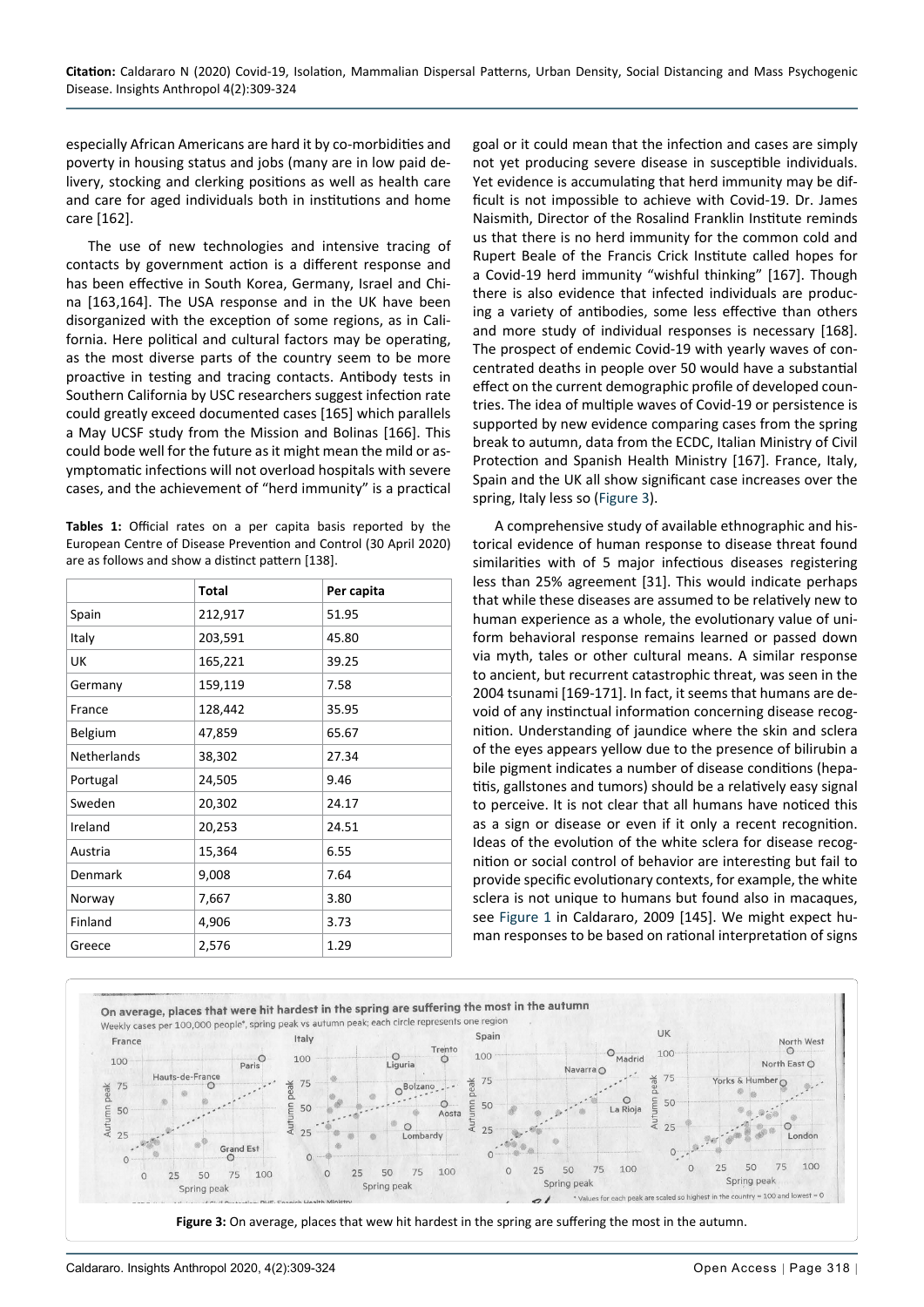and signals, but much of our information indicates that fear or perceived threats as defined culturally and as seen by individuals and processed into risks often are not rational processes and mob behavior, especially that described as mass psychogenic disease is an ill-defined process, especially in the current technological environment [2]. Evidence from antiquity is often clear on the irrational nature of responses [28].

One problem with such theories is the lack of a reference to human variation, for example, jaundice appears more readily as a difference where skill pigmentation is low and results from less melanin present. Human populations differ substantially in melanin deposition; some vary by season. One might argue that alcohol consumption, a major causal factor of the adult form, is too new a detriment to health to have produced a signal recognition of its presence. Jaundice does appear in the neonatal non-human Primate due to poor nutrition or starvation [172].

We should note, even in cases where adaptations to disease have developed into complex systems, in some as in health patterns in humans, novel disease overcomes them. A current case in the difference in "hygienic" bees which have what is considered an instinctual behavior to clean the hive of waste and foreign materials [173,174] do not seem to have faired any better when confronted with Colony Collapse Syndrome. Other cases of disease avoidance for the group are seen, for example, in ants where individuals exposed to the fungus Metahizium anisopliae (creates a pathogenic effect on hosts, Qui, 2019 [175]) leave the colony hours or days before death and die away from nest mates. Other examples of disease avoidance are given in Caldararo, 2012 [31].

## **Future of Megacities, Increased Population and Dense Living**

This background to the current response to Covid-19 illustrates a global society where atomization and globally oriented manufacturing and distribution are creating fragility where we expect durability. Like a diversified portfolio of equities, bonds, etc. globalism was supposed to make our world more sustainable. Instead it has brought instability to the remotest parts of the globe. This fragility and, perhaps, failure of intent of investment, is mainly due to the concentration of responsibility and accountability in opaque financial institutions whose complexity of ownership makes tracing transactions near impossible. The recent case of Wirecard and the failure of accounting giant KPMG to validate reserves and third-party revenues are telling [176] as is the numerous breaches of rules by Barclays Bank [177,178]. Giving control of government funds for recovery, as in the cases of Blackrock [179] and Apollo Global Management [180] may only continue the dysfunctional culture of financialization and low investment in communities and healthcare that have resulted in the current institutional fragility.

In Singapore a substantial investment in housing seemed to make the city-state the envy of the world. The history of this achievement is presented in a simple story. "How Singapore Fixed its Housing Problem," we are told that the conditions of the war and how British colonialism had developed the area, led to a considerable housing deficit (https://www. youtube.com/watch?v=2cjPgNBNeLU). There was overcrowding, poverty and homelessness. The solution seemed to be found in an accidental fire that burned down the major slum and provided an opportunity to build low cost housing. While we may be skeptical over the origin of the fire and its "accidental" nature, the fact that the government used the freed up land (overriding concerns of ownership and claims to the land) for housing projects drawn from the needs of the majority of the population is remarkable. The fact that this trend has continued with more housing built to provide avenues for renters to own small apartments and for young families to move into larger units does seem to provide a model for rational development of housing based on need.

At the same time Singapore's economy has grown dramatically and many developments have been directed in design for middle incomes and luxury housing customers. Into this rosy picture we find a major criticism of Singapore's policy, population limitation. Many critics argue that Singapore's immigration policy is too limiting. Chih Hoong Sin in a 2002 [181] appraisal finds that the city state's ethnic quota policy, begun in 1989, was designed to produce a "balanced ethnic mix" but with 86% of the population living in government owned and run housing the outcome has been mixed itself.

However, the underside to this is noted by Charan Bal in a paper in 2017 [182], noting that one third of Singapore's workers (approximately 1 million) are from the Philippines, Bangladesh or Pakistan and are not allowed citizenship, permanent residence or official access to housing.

The pandemic has led to a concerted reexamination of city planning as reported in the *Financial Times* [25] in September, 2020. Sameh Wahba, World Bank global director for urban resilience and disaster risk management argues that designing the built environment to transform the problems of disease promoting density to livable density is the current goal. Eugene Gareache, managing director for Latin America and the Caribbean at the Global Resilient Cities Network notes that the pandemic has raised the focus on local level vulnerabilities in urban living. Remaking urban centers as healthy systems for living and working as well as reducing pollution and contamination from wastes has always been a problem of cities, but with today's technologies some policy makers believe sustainability if an achievable goal.

## **Conclusions: More Population or Investment in Infrastructure**

The epidemic has ripped off the façade showing a vast hidden workforce of migrant labor living in squalid and dense conditions a perfect breeding ground for the virus [183]. Across the globe we see a similar picture, megacities built on old colonial foundations like Mumbai, Nairobi, Rio and Hong Kong reflect the massive population changes of the past 40 years as Western manufacturing has fled to low wage, low tax havens [184]. The hollowing out of the home countries' manufacturing capacity has been paralleled by a migration from the former colonies into the colonial capitals [185,186]. This was exacerbated by the counter move of Putin in supporting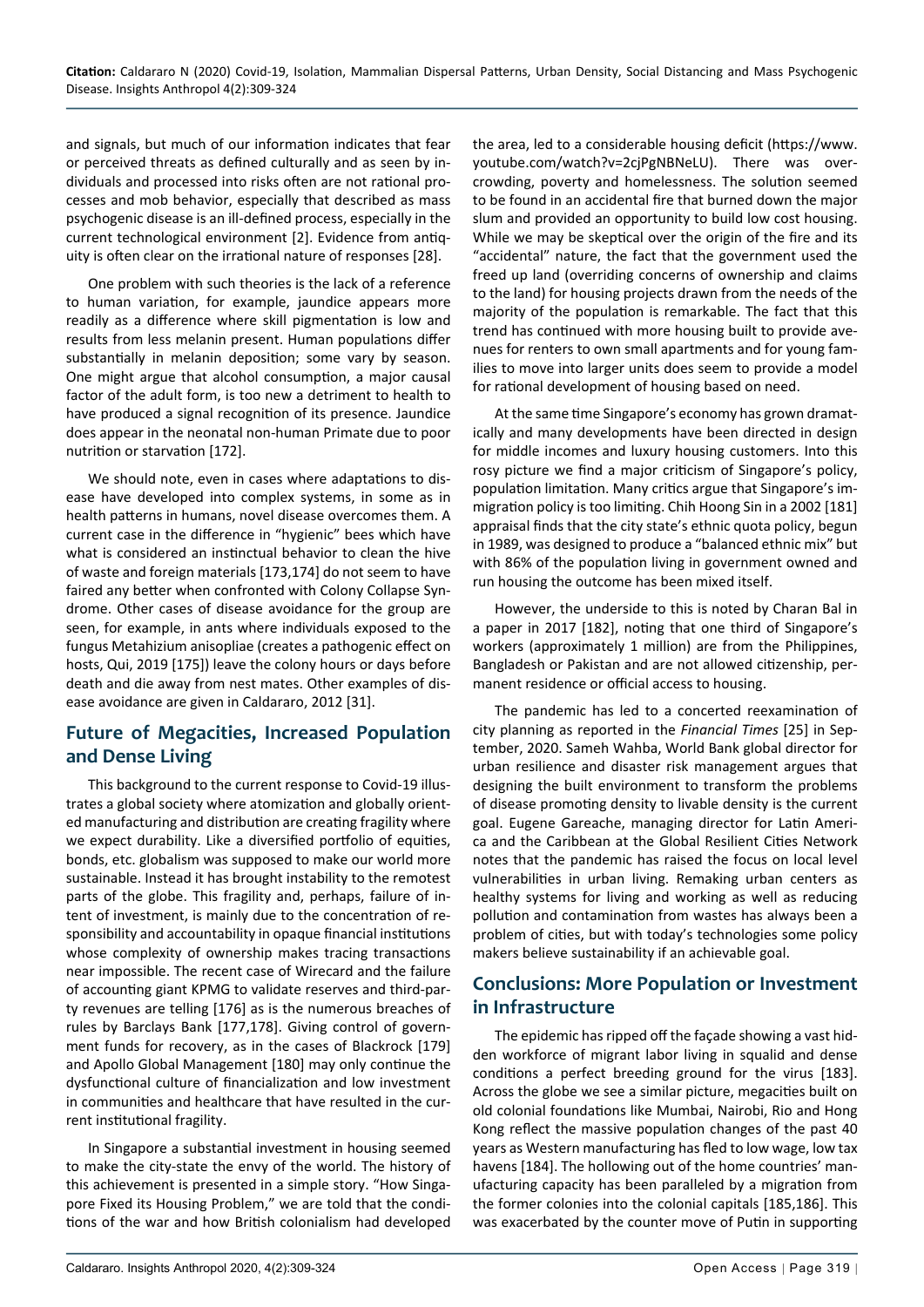al-Assad in Syria to the West's support of Ukraine over NATO and Crimea. The massive refugee tidal wave smashed the political balance in most European countries and destabilized the EU. Now with the economic fallout over the Covid-19 pandemic this has reached a boiling point.

The more than 7 billion people in the world are living in denser conditions than ever before in human history. We are under assault by more pathogens and pathogens that are well adapted to both human ways of life and the human physiology. Transmission of pathogens either by sexual routes as in HIV, by attacking the developing fetus as in Zeka or in easily transmissible routes as in coughs, handshakes, surfaces of gathering places or transportation vehicles and packages will increase the speed of spread. We are at a crossroad about human future. Will we contain our population and attempt to produce sustainable conditions, approach climate change and modify our living structures (cities to rural hamlets?) or will we continue on as before? In his sweeping analysis of work, over the past 300,000 years, James Suzman [187] has demonstrated that the work of hunter gatherers had a rhythm and link to both individual satisfaction, social meaning and group achievement in ways lost since the period of mass society in the last 5,000 years. It is the missing frame for our lives that work, family, community and satisfaction are no longer united. The depression and loneliness that are the aroma of modernity are threats to the future of humanity.

While a vaccine for Covid-19 may appear and treatments for the infection become more effective, the fact remains that human society is creating conditions for more Covids and it is our response to disease as to living in dense conditions that may be the most dangerous future imaginable. Mass Psychogenic Disease is a disease of human presence, and that presence is only getting greater and more concentrated.

#### **References**

- 1. [Bartholomew RE, Wessley S \(2002\) The Protean nature of mass](https://pubmed.ncbi.nlm.nih.gov/11925351/)  [sociogenic illness: From possessed nuns to chemical and biologi](https://pubmed.ncbi.nlm.nih.gov/11925351/)[cal terrorism fears. Br J Psychiatry 180: 300-306.](https://pubmed.ncbi.nlm.nih.gov/11925351/)
- 2. [Bartholomew RE, Wessely S, Rubin GJ \(2012\) Mass psychogenic](https://www.ncbi.nlm.nih.gov/pmc/articles/PMC3536509/)  [illness and the social network: Is it changing the pattern of out](https://www.ncbi.nlm.nih.gov/pmc/articles/PMC3536509/)[breaks? JR Soc Med 105: 509-512.](https://www.ncbi.nlm.nih.gov/pmc/articles/PMC3536509/)
- 3. [Frey BS, Savage DA, Torgler B \(2010\) Interaction of natural sur](https://www.ncbi.nlm.nih.gov/pmc/articles/PMC2841937/)[vival instincts and internalized social norms exploring the Titanic](https://www.ncbi.nlm.nih.gov/pmc/articles/PMC2841937/)  [and Lusitania disasters. Proc Natl Acad Sci USA 107: 4862-4865.](https://www.ncbi.nlm.nih.gov/pmc/articles/PMC2841937/)
- 4. [Jones TF, Allen SC, Debbie HRN, et al. \(2000\) Mass psychogenic](https://www.nejm.org/doi/full/10.1056/nejm200001133420206)  [illness attributed to toxic exposure at a high school. New Eng J](https://www.nejm.org/doi/full/10.1056/nejm200001133420206)  Med [342: 96-100.](https://www.nejm.org/doi/full/10.1056/nejm200001133420206)
- 5. [Lintott RA, Norman RA, Hoyle AS \(2020\) The impact of increased](https://pubmed.ncbi.nlm.nih.gov/23399594/)  [dispersal in response to disease control in patchy environments.](https://pubmed.ncbi.nlm.nih.gov/23399594/)  [J Theor Biol 323: 57-68.](https://pubmed.ncbi.nlm.nih.gov/23399594/)
- 6. [Chepko-Sade BD, Halpin ZT \(1987\) Mammalian dispersal pat](https://press.uchicago.edu/ucp/books/book/chicago/M/bo5967272.html)[terns. University of Chicago Press, Chicago.](https://press.uchicago.edu/ucp/books/book/chicago/M/bo5967272.html)
- 7. [Haney C \(2003\) Mental health issues in long-term solitary and](https://journals.sagepub.com/doi/abs/10.1177/0011128702239239)  [supermax confinement. Crime & Delinquency 49: 124-156.](https://journals.sagepub.com/doi/abs/10.1177/0011128702239239)
- 8. [Smith PS \(2006\) The effects of solitary confinement on prison](https://www.jstor.org/stable/10.1086/500626?seq=1#metadata_info_tab_contents)  [inmates: A brief history and review of the literature. Crime and](https://www.jstor.org/stable/10.1086/500626?seq=1#metadata_info_tab_contents)  [Justice 34: 441-528.](https://www.jstor.org/stable/10.1086/500626?seq=1#metadata_info_tab_contents)
- 9. Maguire A (1978) Psychic possession among industrial workers. The Lancet 311: 376-378.
- 10. [Ong A \(1988\) The production of possession: Spirits and the mul](https://anthrosource.onlinelibrary.wiley.com/doi/10.1525/ae.1988.15.1.02a00030)[tinational corporation in Malaysia. American Ethnologist 15: 28-](https://anthrosource.onlinelibrary.wiley.com/doi/10.1525/ae.1988.15.1.02a00030) [42.](https://anthrosource.onlinelibrary.wiley.com/doi/10.1525/ae.1988.15.1.02a00030)
- 11. [Karl J \(1953\) The origin and goal of history. Yale University Press,](https://www.worldcat.org/title/origin-and-goal-of-history/oclc/392622)  [New Haven.](https://www.worldcat.org/title/origin-and-goal-of-history/oclc/392622)
- 12. Arnold T (1987) A study of history. Oxford University Press, London.
- 13. Yoffee N, Cowgill GL (1988) The collapse of ancient states and civilizations. University of Arizona Press, Tuscon.
- 14. [Caldararo N \(2015\) Social behaviour and the superorganism: Im](https://ideas.repec.org/a/zna/indecs/v13y2015i1p82-98.html)[plications for disease and stability in complex animal societies](https://ideas.repec.org/a/zna/indecs/v13y2015i1p82-98.html)  [and colony collapse disorder in honeybees. Interdisciplinary De](https://ideas.repec.org/a/zna/indecs/v13y2015i1p82-98.html)[scription of Complex Systems 13: 82-98.](https://ideas.repec.org/a/zna/indecs/v13y2015i1p82-98.html)
- 15. Hertz N (2020) The lonely crowd. The Financial Times.
- 16. [Hertz N \(2020\) The lonely century: Coming together in a world](https://www.hachette.com.au/noreena-hertz/the-lonely-century-coming-together-in-a-world-thats-pulling-apart)  [that's pulling apart. Sceptre, London.](https://www.hachette.com.au/noreena-hertz/the-lonely-century-coming-together-in-a-world-thats-pulling-apart)
- 17. [Fone KC, Porkess MV \(2008\) Behavioural and neurochemical](https://pubmed.ncbi.nlm.nih.gov/18423591/)  [effects of post-weaning social isolation in rodents-relevance to](https://pubmed.ncbi.nlm.nih.gov/18423591/)  [developmental neuropsychiatric disorders.](https://pubmed.ncbi.nlm.nih.gov/18423591/) Neuroscience and [Biobehavioral Reviews](https://pubmed.ncbi.nlm.nih.gov/18423591/) 32: 1087-1102.
- 18. [Harlow HF, Dodsworth RO, Harlow MK \(1965\) Total social isola](https://www.ncbi.nlm.nih.gov/pmc/articles/PMC285801/)[tion in monkeys. Proc Natl Acad Sci USA 54: 90-97.](https://www.ncbi.nlm.nih.gov/pmc/articles/PMC285801/)
- 19. [Valtorta NK, Kanaan M, Gilbody S, et al. \(2016\)](https://pubmed.ncbi.nlm.nih.gov/27091846/) Loneliness and [social isolation as risk factors for coronary heart disease and](https://pubmed.ncbi.nlm.nih.gov/27091846/)  [stroke: Systematic review and meta-analysis of longitudinal ob](https://pubmed.ncbi.nlm.nih.gov/27091846/)servational studies. [Heart 102: 1009-1016.](https://pubmed.ncbi.nlm.nih.gov/27091846/)
- 20. Kelly GA (1963) A theory of personality: The psychology of personal constructs. W.W. Norton and Company, New York.
- 21. Laing RD (1965) The divided self. Penguin Books, Harmondsworth.
- 22. [Durkheim E \(1915\) The elementary forms of the religious life.](https://monoskop.org/images/a/a2/Durkheim_Emile_The_Elementary_Forms_of_Religious_life_1995.pdf)  [The Free Press, New York.](https://monoskop.org/images/a/a2/Durkheim_Emile_The_Elementary_Forms_of_Religious_life_1995.pdf)
- 23. [Jane J \(1961\) The death and life of great American cities. Ran](https://en.wikipedia.org/wiki/The_Death_and_Life_of_Great_American_Cities)[dom House, New York.](https://en.wikipedia.org/wiki/The_Death_and_Life_of_Great_American_Cities)
- 24. Caldararo N (2019) An ethnography of the goodman building: The longest rent strike. Palgrave Studies in Urban Anthropology, Palgrave/Macmillan, New York.
- 25. Wheatley J (2020) Pandemic forces rethink by city planners in emerging nations. The Financial Times.
- 26. Cartwright FF, Michael DB (1972) Disease and history. Thomas Y Crowell, New York.
- 27. [McNeill WH \(1976\) Plagues and peoples. Doubleday, New York.](https://en.wikipedia.org/wiki/Plagues_and_Peoples)
- 28. Hope VM, Marsshall E (2000) Death and disease in the ancient city. Routledge, London.
- 29. Valentina R, Murdoch JB (2020) Can ghost cities be revived? The Financial Times.
- 30. [Ma XC, Jiang WH, Wang F, et al. \(2011\) Social isolation-induced](https://pubmed.ncbi.nlm.nih.gov/21698062/)  [aggression potentiates anxiety and depression-like behavior](https://pubmed.ncbi.nlm.nih.gov/21698062/)  [in male mice subjected to unpredictable chronic mild stress.](https://pubmed.ncbi.nlm.nih.gov/21698062/)  [PlosOne.](https://pubmed.ncbi.nlm.nih.gov/21698062/)
- 31. Caldararo N (2012) Some evolutionary aspects of disease avoidance. Scholar's Press, Saarbrucken.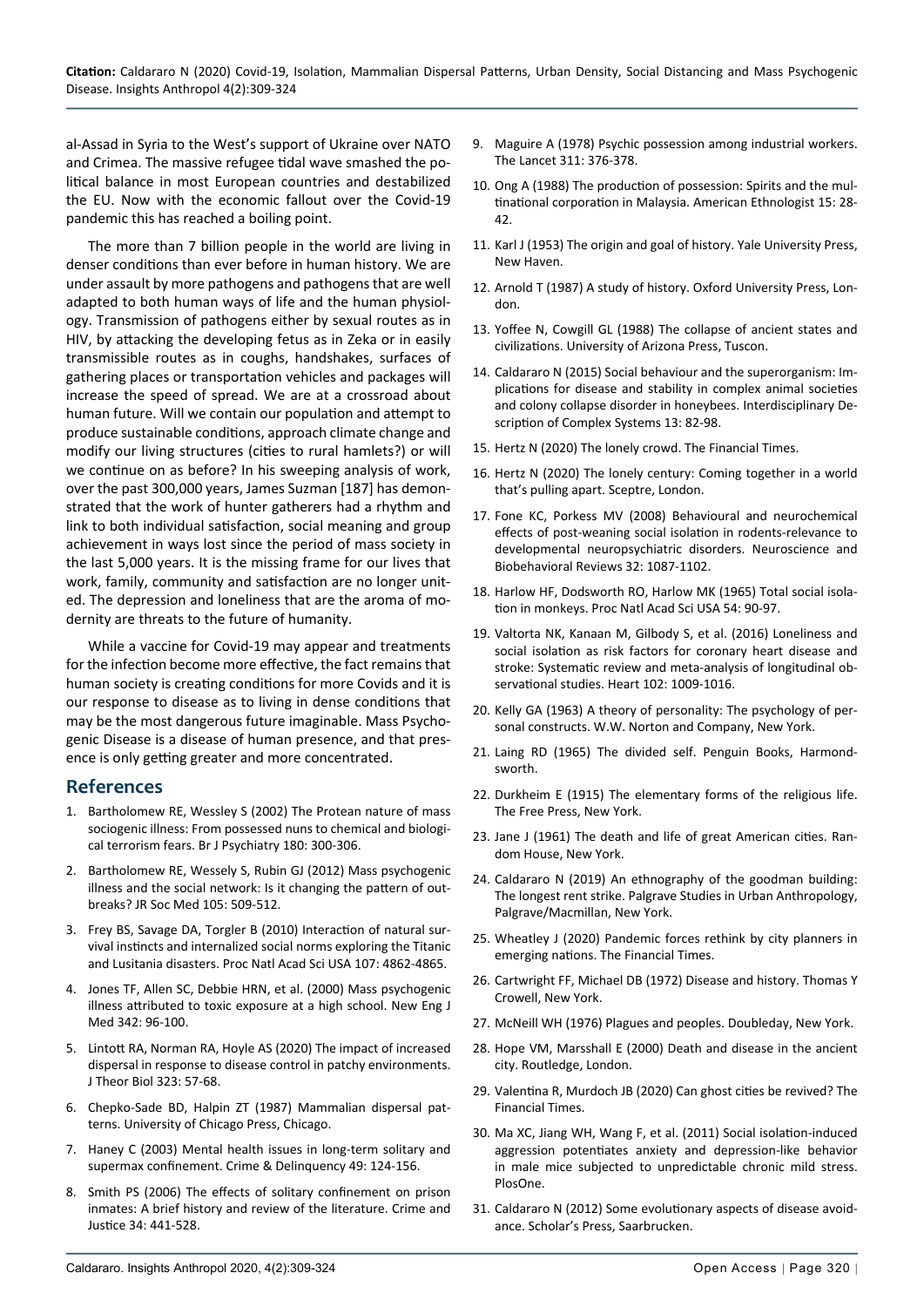- 32. Harley D (1996) Explaining salem: Calvinist psychology and the diagnosis of possession. Amer Hist Rev 101: 307-331.
- 33. [Dobzhansky T \(1973\) Nothing in biology makes sense except in](https://online.ucpress.edu/abt/article/35/3/125/9833/Nothing-in-Biology-Makes-Sense-except-in-the-Light)  [the light of evolution. American Biology Teacher 35: 125-129.](https://online.ucpress.edu/abt/article/35/3/125/9833/Nothing-in-Biology-Makes-Sense-except-in-the-Light)
- 34. [Paul E \(1993\) Evolution of infectious disease. Oxford University](https://en.wikipedia.org/wiki/Evolution_of_Infectious_Disease)  [Press, Oxford.](https://en.wikipedia.org/wiki/Evolution_of_Infectious_Disease)
- 35. [Azhar EI, David SCH, Ziad AM, et al. \(2019\) The Middle East re](https://pubmed.ncbi.nlm.nih.gov/31668197/)[spiratory syndrome \(MERS Infect Dis Clin North Am 33: 891-905.](https://pubmed.ncbi.nlm.nih.gov/31668197/)
- 36. [World Health Organization \(2019\) Plague.](https://www.who.int/ith/diseases/plague/en/)
- 37. [Stenseth NC, Bakyt BA, Mike B, et al. \(2008\) Plague: Past, present](https://journals.plos.org/plosmedicine/article?id=10.1371/journal.pmed.0050003)  [and future. PLoS Med 5.](https://journals.plos.org/plosmedicine/article?id=10.1371/journal.pmed.0050003)
- 38. [Demeure CE, Olivier D, Guillem MF, et al. \(2019\) Yersinia pestis](https://www.nature.com/articles/s41435-019-0065-0)  [and plague: An updated view on evolution, virulence determi](https://www.nature.com/articles/s41435-019-0065-0)[nants, immune subversion, vaccination, and diagnostics. Genes](https://www.nature.com/articles/s41435-019-0065-0)  [& Immunity 20:](https://www.nature.com/articles/s41435-019-0065-0) 357-370.
- 39. [Centers for Disease Control \(2020\) 1918 Pandemic influenza:](https://www.cdc.gov/flu/pandemic-resources/1918-commemoration/three-waves.htm)  [Three waves.](https://www.cdc.gov/flu/pandemic-resources/1918-commemoration/three-waves.htm)
- 40. [Chris W, Kluger J \(2020\) Alarming data show a third wave of](https://time.com/5893916/covid-19-coronavirus-third-wave/)  [COVID-19 is about to hit the U.S. Time Magazine.](https://time.com/5893916/covid-19-coronavirus-third-wave/)
- 41. [Caldararo N \(1996\) The HIV/AIDS epidemic: Its evolutionary im](https://pubmed.ncbi.nlm.nih.gov/8931346/)[plications for human ecology with special reference to the im](https://pubmed.ncbi.nlm.nih.gov/8931346/)[mune system. Sci Total Environ 191: 245-269.](https://pubmed.ncbi.nlm.nih.gov/8931346/)
- 42. [Doxiadis GGM, Nanine de G, Bontrop RE \(2008\) Impact of endog](https://jvi.asm.org/content/jvi/82/13/6667.full.pdf)[enous intronic retroviruses on major histocompatibility complex](https://jvi.asm.org/content/jvi/82/13/6667.full.pdf)  [class II diversity and stability. Journal of Virology 82: 6667-6677.](https://jvi.asm.org/content/jvi/82/13/6667.full.pdf)
- 43. [Woolhouse MEJ, Webster JP, Domingo E, et al. \(2002\) Biological](https://pubmed.ncbi.nlm.nih.gov/12457190/)  [and biomedical implications of the co-evolution of pathogens](https://pubmed.ncbi.nlm.nih.gov/12457190/)  [and their hosts. Nat Genet 32: 569-577.](https://pubmed.ncbi.nlm.nih.gov/12457190/)
- 44. [Villarreal LP \(2011\) Viral ancestors of antiviral systems. Viruses](https://pubmed.ncbi.nlm.nih.gov/22069523/)  [3: 1933-1958.](https://pubmed.ncbi.nlm.nih.gov/22069523/)
- 45. [Lewis S, Gillian EW \(1997\) Origins of the V\(D\)J recombination](https://pubmed.ncbi.nlm.nih.gov/9008155/)  [system. Cell 88: 159-162.](https://pubmed.ncbi.nlm.nih.gov/9008155/)
- 46. [Murdock CC, Shirley L, Loren JC \(2017\) Immunity, host physiol](https://pubmed.ncbi.nlm.nih.gov/28602233/)[ogy, and behaviour in infected vectors. Curr Opin Insect Sci 20:](https://pubmed.ncbi.nlm.nih.gov/28602233/)  [28-33.](https://pubmed.ncbi.nlm.nih.gov/28602233/)
- 47. [Waller J \(2009\) A forgotten plague: making sense of dancing ma](https://www.thelancet.com/journals/lancet/article/PIIS014067360960386X/fulltext)[nia. The Lancet 373: 624-625.](https://www.thelancet.com/journals/lancet/article/PIIS014067360960386X/fulltext)
- 48. Hagenback D, Lucius W (2013) Mystic chemist: The life of albert hoffman and his discovery of LSD. Synergetic Press, Santa Fe, New Mexico.
- 49. Elias C (1966) Crowds and power. Viking Press, N.Y.
- 50. [Marshall M \(2020\) How Covid-19 can damage the brain.](https://www.nature.com/articles/d41586-020-02599-5)
- 51. [Omari IEl \(2020\) A new human being will emerge in the post-](https://www.orfonline.org/expert-speak/a-new-human-being-will-emege-in-the-post-covid-19-world-64275/)[Covid-19 world. ORF Observer Research Foundation.](https://www.orfonline.org/expert-speak/a-new-human-being-will-emege-in-the-post-covid-19-world-64275/)
- 52. [Omori R, Mizumoto K, Chowell G \(2020\) Changes in testing rates](https://pubmed.ncbi.nlm.nih.gov/32320809/)  [could mask the novel coronavirus disease \(COVID-19\) growth](https://pubmed.ncbi.nlm.nih.gov/32320809/)  rate**.** [Int J Infect Dis 94: 116-118.](https://pubmed.ncbi.nlm.nih.gov/32320809/)
- 53. [Chakraborty I, Maity P \(2020\) Covid-19 outbreak: Migration, ef](https://www.sciencedirect.com/science/article/abs/pii/S0048969720323998?via%3Dihub)[fects on society, global environmental and prevention. Science](https://www.sciencedirect.com/science/article/abs/pii/S0048969720323998?via%3Dihub)  [of the Total Environment 728.](https://www.sciencedirect.com/science/article/abs/pii/S0048969720323998?via%3Dihub)
- 54. [Milorad K, Jahic A \(2020\) How COVID-19 is changing the world:](http://hdr.undp.org/en/content/how-covid-19-changing-world-statistical-perspective)  [A statistical perspective. United Nations Development Pro](http://hdr.undp.org/en/content/how-covid-19-changing-world-statistical-perspective)[gramme, Human Development Reports.](http://hdr.undp.org/en/content/how-covid-19-changing-world-statistical-perspective)
- 55. [Jeffrey S \(2006\) Ecology and political upheaval. Scientific American.](https://www.scientificamerican.com/article/ecology-and-political-uph/)
- 56. [Taylor D, Robershaw P, Marchant RA \(2000\) Environmental](https://journals.sagepub.com/doi/abs/10.1191/095968300674333176)  [change and political-economic upheaval in precolonial Western](https://journals.sagepub.com/doi/abs/10.1191/095968300674333176)  [Uganda. The Holocene 4: 527-536.](https://journals.sagepub.com/doi/abs/10.1191/095968300674333176)
- 57. [Weir E \(2005\) Mass sociogenic illness. CMAJ 172: 36.](https://www.cmaj.ca/content/172/1/36.abstract)
- 58. Aptheker H (1993) American Negro slave revolts. International Publishers, New York.
- 59. Montagu A (1964) Man's most dangerous myth: The fallacy of race. Meridian Books, New York.
- 60. [Malinowski B, Phyllis MK \(1945\) The dynamics of culture change:](https://www.journals.uchicago.edu/doi/abs/10.1086/219891)  [An inquiry into race relations in Africa. Yale University Press,](https://www.journals.uchicago.edu/doi/abs/10.1086/219891)  [New Haven.](https://www.journals.uchicago.edu/doi/abs/10.1086/219891)
- 61. [Reeves A, McKee M, Stuckler D \(2014\) Economic suicides in the](https://www.cambridge.org/core/journals/the-british-journal-of-psychiatry/article/economic-suicides-in-the-great-recession-in-europe-and-north-america/DF85FA16DFB256F4DC7937FAEA156F8B)  [great recession in Europe and North America. The British Journal](https://www.cambridge.org/core/journals/the-british-journal-of-psychiatry/article/economic-suicides-in-the-great-recession-in-europe-and-north-america/DF85FA16DFB256F4DC7937FAEA156F8B)  [of Psychiatry 205: 246-247.](https://www.cambridge.org/core/journals/the-british-journal-of-psychiatry/article/economic-suicides-in-the-great-recession-in-europe-and-north-america/DF85FA16DFB256F4DC7937FAEA156F8B)
- 62. [Langer A \(1972\) The mind of adolf hitler. Basic Books, Boston.](https://en.wikipedia.org/wiki/The_Mind_of_Adolf_Hitler)
- 63. Rohde D (2020) In deep: The FBI, the CIA and the truth about America's 'deep state'. WW Norton, New York.
- 64. Case A, Deaton A (2020) Deaths of despair and the future of capitalism, Princeton University Press, Princeton.
- 65. Eisenstadt SN (1988) Beyond collapse. In: Norman Yoffee, George L Cowgill, The Collapse of Ancient States and Civilizations. University of Arizona Press, Tucson, 236-243.
- 66. Kuchler H (2020) Patient progress. The Financial Times.
- 67. Boyer PS (1972) Salem-village witchcraft: A documentary record of local conflict in colonial New England, Northeastern University Press, Lebanon (New Hampshire).
- 68. [Burr GL \(1914\) Narratives of the witchcraft cases, 1648-1706. C.](https://archive.org/details/narrativeswitch03burrgoog)  [Scribner's Sons, New York.](https://archive.org/details/narrativeswitch03burrgoog)
- 69. Hale J (1696) A modest enquiry into the nature of witchcraft. B. Green and J. Allen, Boston.
- 70. [Roach MK \(2002\) The salem witch trials: A day-to-day chronicle](https://www.worldcat.org/title/salem-witch-trials-a-day-to-day-chronicle-of-a-community-under-siege/oclc/852158637)  [of a community under Siege. Cooper Square Press, New York.](https://www.worldcat.org/title/salem-witch-trials-a-day-to-day-chronicle-of-a-community-under-siege/oclc/852158637)
- 71. [Timberg C, Chiu A \(2020\) As the coronavirus spreads, so does](https://www.washingtonpost.com/technology/2020/04/08/coronavirus-spreads-so-does-online-racism-targeting-asians-new-research-shows/)  [online racism targeting Asians, new research shows. The Wash](https://www.washingtonpost.com/technology/2020/04/08/coronavirus-spreads-so-does-online-racism-targeting-asians-new-research-shows/)[ington Post.](https://www.washingtonpost.com/technology/2020/04/08/coronavirus-spreads-so-does-online-racism-targeting-asians-new-research-shows/)
- 72. Joseph W (2020) Coronavirus protesters storm hospital in attempt to "rescue" patient. Daily News, New York.
- 73. [Carlos R \(2020\) Mexico urges end to harassment of health work](https://abcnews.go.com/International/wireStory/mexico-urges-endharassment-health-workers-pandemic-70026951)[ers in pandemic. ABCNEWS and Associated Press.](https://abcnews.go.com/International/wireStory/mexico-urges-endharassment-health-workers-pandemic-70026951)
- 74. [Mello MM, Greene JA, Sharfstein JM \(2020\) Attacks on public](https://jamanetwork.com/journals/jama/fullarticle/2769291)  [health officials during Covid-19. JAMA.](https://jamanetwork.com/journals/jama/fullarticle/2769291)
- 75. [Devi S \(2020\) Covid-19 exacerbates violence against health care](https://www.thelancet.com/journals/lancet/article/PIIS0140-6736(20)31858-4/fulltext)  [workers. The Lancet 396: 658.](https://www.thelancet.com/journals/lancet/article/PIIS0140-6736(20)31858-4/fulltext)
- 76. [Sonja AR, Ward JW, Goodman RA \(2020\) Protecting the editorial](https://pubmed.ncbi.nlm.nih.gov/32960274/)  [independence of the CDC from politics. JAMA.](https://pubmed.ncbi.nlm.nih.gov/32960274/)
- 77. [So LK, Lau AC, Yam LY, et al. \(2003\) Development of a standard](https://pubmed.ncbi.nlm.nih.gov/12747883/)  [treatment protocol for severe acute respiratory syndrome](https://pubmed.ncbi.nlm.nih.gov/12747883/)  [\(SARS\). Lancet 361: 1615-1617.](https://pubmed.ncbi.nlm.nih.gov/12747883/)
- 78. [Prescott HC, Rice TW \(2020\) Corticosteroids in COVID-19 ARDS](https://jamanetwork.com/journals/jama/fullarticle/2770275)  [evidence and hope during the pandemic. JAMA.](https://jamanetwork.com/journals/jama/fullarticle/2770275)
- 79. [Sicore A \(1986\) H2-antagonists and the common cold. Annals of](https://www.acpjournals.org/doi/10.7326/0003-4819-105-5-803_2)  [Internal Medicine 105: 803.](https://www.acpjournals.org/doi/10.7326/0003-4819-105-5-803_2)
- 80. Goldstein JA (1986) Cimetidine, ranitidine and Epstein-Barr virus infection. Ann Intern Med 105: 139.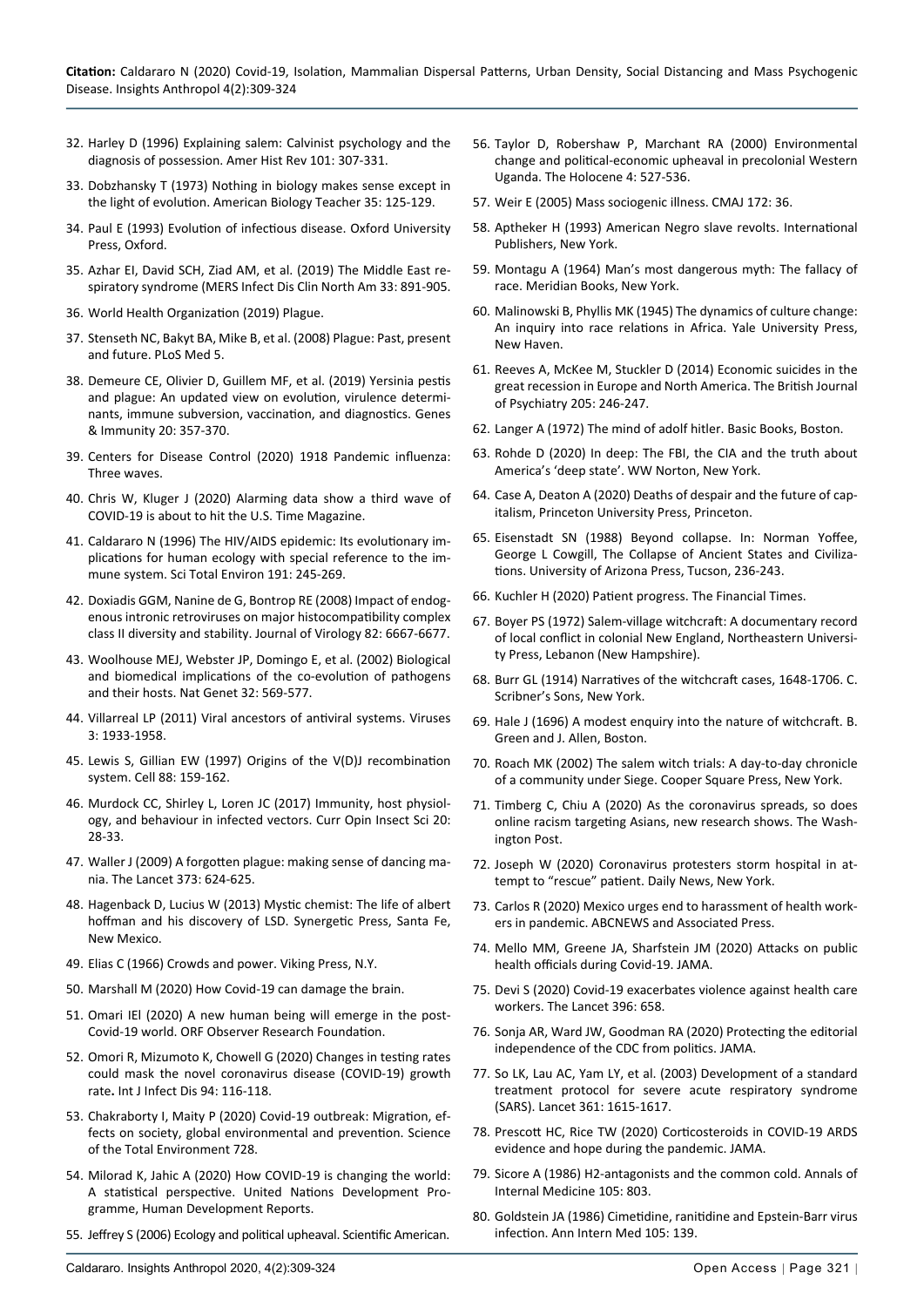- 81. [Wakefield D \(1984\) Cimetidine in recurrent genital herpies sim](https://pubmed.ncbi.nlm.nih.gov/6497213/)[plex infection. Ann Intern Med 101: 882.](https://pubmed.ncbi.nlm.nih.gov/6497213/)
- 82. [Rider TH, Zook CE, Boettcher TL, et al. \(2011\) Broad-spectrum](https://journals.plos.org/plosone/article?id=10.1371/journal.pone.0022572)  [antiviral therapeutics. Plos One.](https://journals.plos.org/plosone/article?id=10.1371/journal.pone.0022572)
- 83. [Yuan S, Hin C, Chan JFW, et al. \(2019\) SREBP-dependent lipidom](https://www.nature.com/articles/s41467-018-08015-x)[ic reprogramming as a broad-spectrum antiviral target. Nature](https://www.nature.com/articles/s41467-018-08015-x)  [Communications.](https://www.nature.com/articles/s41467-018-08015-x)
- 84. Dobrindt K, Hoagland DA, Seah C, [et al. \(2020\) Common genetic](https://www.biorxiv.org/content/10.1101/2020.09.20.300574v2)  variation in humans impacts in vitro [susceptibility to SARS-CoV-2](https://www.biorxiv.org/content/10.1101/2020.09.20.300574v2)  [infection](https://www.biorxiv.org/content/10.1101/2020.09.20.300574v2)**.** BioRxiv.
- 85. [Benetti E, Tita R, Spiga O, et al. \(2020\) ACE2](https://www.nature.com/articles/s41431-020-0691-z) gene variants may [underlie interindividual variability and susceptibility to COVID-19](https://www.nature.com/articles/s41431-020-0691-z)  [in the Italian population. European Journal of Human Genetics](https://www.nature.com/articles/s41431-020-0691-z)  [28: 1602-1614.](https://www.nature.com/articles/s41431-020-0691-z)
- 86. [Dioscondi L, Carrisi C \(2020\) Covid-19 exposure risk for family](https://www.sciencedirect.com/science/article/pii/S1201971220305415)  [members of healthcare workers: An observational study. Inter](https://www.sciencedirect.com/science/article/pii/S1201971220305415)[national Journal of Infectious Diseases 98: 287-289.](https://www.sciencedirect.com/science/article/pii/S1201971220305415)
- 87. [Gandhi M, George WR \(2020\) Facial masking for Covid-19 po](https://www.nejm.org/doi/full/10.1056/NEJMp2026913)[tential for 'variolation' as we wait for a vaccine. New Engl J Med](https://www.nejm.org/doi/full/10.1056/NEJMp2026913)  [383: e101.](https://www.nejm.org/doi/full/10.1056/NEJMp2026913)
- 88. [Lawrence AK \(2003\) The sars epidemic: The scientists; Virus](https://www.nytimes.com/2003/04/24/world/sars-epidemic-scientists-virus-proves-baffling-turning-up-only-40-lab-s-test.html)  [proves baffling, turning up in only 40% of a lab's test cases. New](https://www.nytimes.com/2003/04/24/world/sars-epidemic-scientists-virus-proves-baffling-turning-up-only-40-lab-s-test.html)  [York Times.](https://www.nytimes.com/2003/04/24/world/sars-epidemic-scientists-virus-proves-baffling-turning-up-only-40-lab-s-test.html)
- 89. [Hunyady B, Mezey E, Palkovits M \(2000\) Gastrointestinal immu](https://pubmed.ncbi.nlm.nih.gov/11732886/)[nology: Cell types in the lamina propria, a review. Acta Physiol](https://pubmed.ncbi.nlm.nih.gov/11732886/)  [Hung 87: 305-328.](https://pubmed.ncbi.nlm.nih.gov/11732886/)
- 90. [Diaz J, Vizuete ML, Taiffort E, et al. \(1994\) Localization of the](https://pubmed.ncbi.nlm.nih.gov/8117277/)  [histamine H2 receptor and gene transcripts in the rat stomach.](https://pubmed.ncbi.nlm.nih.gov/8117277/)  [Biochem Biophys Res Commun 198: 1195-2002.](https://pubmed.ncbi.nlm.nih.gov/8117277/)
- 91. [Fukushima Y, Ohmachi Y, Asano T, et al. \(1999\) Localization of](https://pubmed.ncbi.nlm.nih.gov/10545721/)  [the histamine H\(2\) receptor, a target for antiulcer drugs in gas](https://pubmed.ncbi.nlm.nih.gov/10545721/)[tric parietal cells. Digestion 60: 522-527.](https://pubmed.ncbi.nlm.nih.gov/10545721/)
- 92. [Mezey E, Palkovits M \(1992\) Localization of targets for anti-ulcer](https://science.sciencemag.org/content/258/5088/1662)  [drugs in cells of the immune system. Science 258: 1662-1665.](https://science.sciencemag.org/content/258/5088/1662)
- 93. [Biswas S, Benedict SH, Lynch SG, et al. \(2012\) Potential immuno](https://bmcmedicine.biomedcentral.com/articles/10.1186/1741-7015-10-57)[logical consequences of pharmacological suppression of gastric](https://bmcmedicine.biomedcentral.com/articles/10.1186/1741-7015-10-57)  [acid production in patients with multiple sclerosis. BMC Med 10:](https://bmcmedicine.biomedcentral.com/articles/10.1186/1741-7015-10-57)  [57.](https://bmcmedicine.biomedcentral.com/articles/10.1186/1741-7015-10-57)
- 94. [Ghosh R, Chatterjee S, Dubey S, et al. \(2020\) Famotidine against](https://pubmed.ncbi.nlm.nih.gov/32753153/)  [SARS-CovV2: A hope or hype? Mayo Clinic Proc 95: 1797-1809.](https://pubmed.ncbi.nlm.nih.gov/32753153/)
- 95. [Miki G, Sayre TJ, Allana S \(2020\) SARS-COV-2 and role of hy](https://innovationcompounding.com/wp-content/uploads/2020/04/SARS-CoV-2-and-Role-of-HCQ.pdf)[droxychloroquine.](https://innovationcompounding.com/wp-content/uploads/2020/04/SARS-CoV-2-and-Role-of-HCQ.pdf)
- 96. [Derek L\(2020\) Famotidine, histamine and the coronavirus. Sci](https://blogs.sciencemag.org/pipeline/archives/2020/05/29/famotidine-histamine-and-the-coronavirus)[ence Translational Medicine.](https://blogs.sciencemag.org/pipeline/archives/2020/05/29/famotidine-histamine-and-the-coronavirus)
- 97. [Malone RW, Philiip T, Philip FS, et al. \(2020\) Covid-19, famoti](https://www.ncbi.nlm.nih.gov/pmc/articles/PMC7336703/)[dine, histamine, mast cells, and mechanisms. Research Square.](https://www.ncbi.nlm.nih.gov/pmc/articles/PMC7336703/)
- 98. [You S, Pan C, Yang X, et al. \(2020\) Mangement of critically ill pa](https://www.ncbi.nlm.nih.gov/pmc/articles/PMC7275657/)[tients with COVID-19 in ICU: Statement from front-line intensive](https://www.ncbi.nlm.nih.gov/pmc/articles/PMC7275657/)  [care experts in Wuhan, China. Annals of Intensive Care 10:](https://www.ncbi.nlm.nih.gov/pmc/articles/PMC7275657/) 73.
- 99. [Liu STH, Lin HM, Baine I, et al. \(2020\) Convalescent plasma treat](https://www.nature.com/articles/s41591-020-1088-9)[ment of severe Covid-19; A propensity score-matched control](https://www.nature.com/articles/s41591-020-1088-9)  [study. Nature Medicine 26: 1708-1713.](https://www.nature.com/articles/s41591-020-1088-9)
- 100. [Jennifer DVE, Cheng A, Krist A \(2020\) Regional strategies for](https://jamanetwork.com/channels/health-forum/fullarticle/2764405)  [academic health centers to support primary care during the](https://jamanetwork.com/channels/health-forum/fullarticle/2764405)  [COVID-19 pandemic: A plea from the front lines. JAMA Heath](https://jamanetwork.com/channels/health-forum/fullarticle/2764405)  [Forum.](https://jamanetwork.com/channels/health-forum/fullarticle/2764405)
- 101. [Allison TL, Bavari S \(2019\) Broad-spectrum coronavirus anti-vi](https://pubmed.ncbi.nlm.nih.gov/30849247/)[ral drug discovery. Expert Opinion on Drug Discovery 14: 397-](https://pubmed.ncbi.nlm.nih.gov/30849247/) [412.](https://pubmed.ncbi.nlm.nih.gov/30849247/)
- 102. [Knapp VJ \(1989\) Disease and its impact on modern European](https://library.lincoln.ac.uk/items/69906)  [history. Studies in Health and Human Services, The Edwin Mul](https://library.lincoln.ac.uk/items/69906)[len Press, Lewiston, 381.](https://library.lincoln.ac.uk/items/69906)
- 103. [Judith G \(2020\) What recovery from COVID-19 looks like. Sci](https://www.scientificamerican.com/article/what-recovery-from-covid-19-looks-like/)  [Am.](https://www.scientificamerican.com/article/what-recovery-from-covid-19-looks-like/)
- 104. [Jeong KY, Lee CN, Lee MS, et al. \(2019\) Recurrence rate of](https://pubmed.ncbi.nlm.nih.gov/30636941/)  [Herpes Zoster and its risk factors: A population based cohort](https://pubmed.ncbi.nlm.nih.gov/30636941/)  [study. J Korean Med Sci 34: e1.](https://pubmed.ncbi.nlm.nih.gov/30636941/)
- 105. [Souza INO, Barros-Aragao FGQ, Frost PS, et al. \(2019\) Late neu](https://pubmed.ncbi.nlm.nih.gov/30999590/)[rological consequences of Zika virus infection: Risk factors and](https://pubmed.ncbi.nlm.nih.gov/30999590/)  [pharmaceutical approaches. Pharmaceuticals \(Basel\) 12: 60.](https://pubmed.ncbi.nlm.nih.gov/30999590/)
- 106. [Nature Editorial \(2020\) COVID research updates: The immune](https://www.nature.com/articles/d41586-020-00502-w)  [trait that could allow viral reinfection. Nature.](https://www.nature.com/articles/d41586-020-00502-w)
- 107. [Oliva A, Siccardi G, Migliarini A, et al. \(2020\) "Co-infection of](https://pubmed.ncbi.nlm.nih.gov/32725598/)  [SARS-CoV-2 with chlamydia or mycoplasma pneumonia: A case](https://pubmed.ncbi.nlm.nih.gov/32725598/)  [series and review of the literature. Infection 48: 871-877.](https://pubmed.ncbi.nlm.nih.gov/32725598/)
- 108. [Sanyaolu A, Okorie C, Marinkovic A, et al. \(2020\) Comorbidity](https://www.ncbi.nlm.nih.gov/pmc/articles/PMC7314621/)  [and its impact on patients with Covid-19. SN Compr Clin Med](https://www.ncbi.nlm.nih.gov/pmc/articles/PMC7314621/)   $25 \cdot 1 - 8$
- 109. [McBride MC, Bergen KM \(2015\) Work spouses: Defining and](https://www.tandfonline.com/doi/abs/10.1080/10510974.2015.1029640)  [understanding a 'new relationship'. Communication Studies](https://www.tandfonline.com/doi/abs/10.1080/10510974.2015.1029640)  [66: 487-508.](https://www.tandfonline.com/doi/abs/10.1080/10510974.2015.1029640)
- 110. Coulton GG (1930) The black death. Ernest Benn, London.
- 111. Carlo C (1973) Christofano and the plague. University of California Press, Berkeley.
- 112. Carlo C (1976) Public health and the medical profession in the Renaissance. Cambridge University Press, Cambridge.
- 113. Carlo C (1977) Faith, reason and the plague in seventeenth century Tuscany. Cornell University Press, Ithaca.
- 114. [Carlo C \(1981\) Fighting the plague in seventeenth century Italy.](https://uwpress.wisc.edu/books/0907.htm)  [University of Wisconsin Press, Madison.](https://uwpress.wisc.edu/books/0907.htm)
- 115. Dols MW (1977) The black death in the Middle East. Princeton University Press, Princeton.
- 116. Mols RSJ (1977) Population in Europe 1500-1700, two centuries of demographic evolution. In: Carlo M Cipolla, The sixteenth and seventeenth centuries. Harvester Press, Hassocks, 15-82.
- 117. [Amy N \(2019\) The risks of social isolation. CE Corner. American](https://www.apa.org/monitor/2019/05/ce-corner-isolation)  [Psychological Association 50: 32.](https://www.apa.org/monitor/2019/05/ce-corner-isolation)
- 118. [Renato A \(2020\) Mental health in a pandemic state: The route](https://www.psychiatrictimes.com/view/mental-health-pandemic-state-route-social-isolation-loneliness)  [from social isolation to loneliness. Psychiatric Times.](https://www.psychiatrictimes.com/view/mental-health-pandemic-state-route-social-isolation-loneliness)
- 119. Huesca ELdC**,** Aslanzadeh J, Feinn R, [et al. \(2018\) Deposition of](https://aem.asm.org/content/84/8/e00044-18)  [bacteria and bacterial spores by bathroom hot-air hand dryers.](https://aem.asm.org/content/84/8/e00044-18)  [Applied Environmental Microbiology 84.](https://aem.asm.org/content/84/8/e00044-18)
- 120. [Kim U, Bhullar N, Jackson D \(2020\) Life in the pandemic: Social](https://pubmed.ncbi.nlm.nih.gov/32250493/)  [isolation and mental health. J Clin Nurs 29: 2756-2757.](https://pubmed.ncbi.nlm.nih.gov/32250493/)
- 121. [Timothy M, Danese A, Wertz J, et al. \(2015\) Social isolation and](https://pubmed.ncbi.nlm.nih.gov/25721188/)  [mental health at primary and secondary school entry: A longi](https://pubmed.ncbi.nlm.nih.gov/25721188/)[tudinal cohort study. J Am Acad Child Adolesc Psychiatry 54:](https://pubmed.ncbi.nlm.nih.gov/25721188/)  [225-232.](https://pubmed.ncbi.nlm.nih.gov/25721188/)
- 122. [Centers for Disease Control \(2020\) Health equity consider](https://www.cdc.gov/coronavirus/2019-ncov/community/health-equity/race-ethnicity.html)[ations and racial and ethnic minority groups.](https://www.cdc.gov/coronavirus/2019-ncov/community/health-equity/race-ethnicity.html)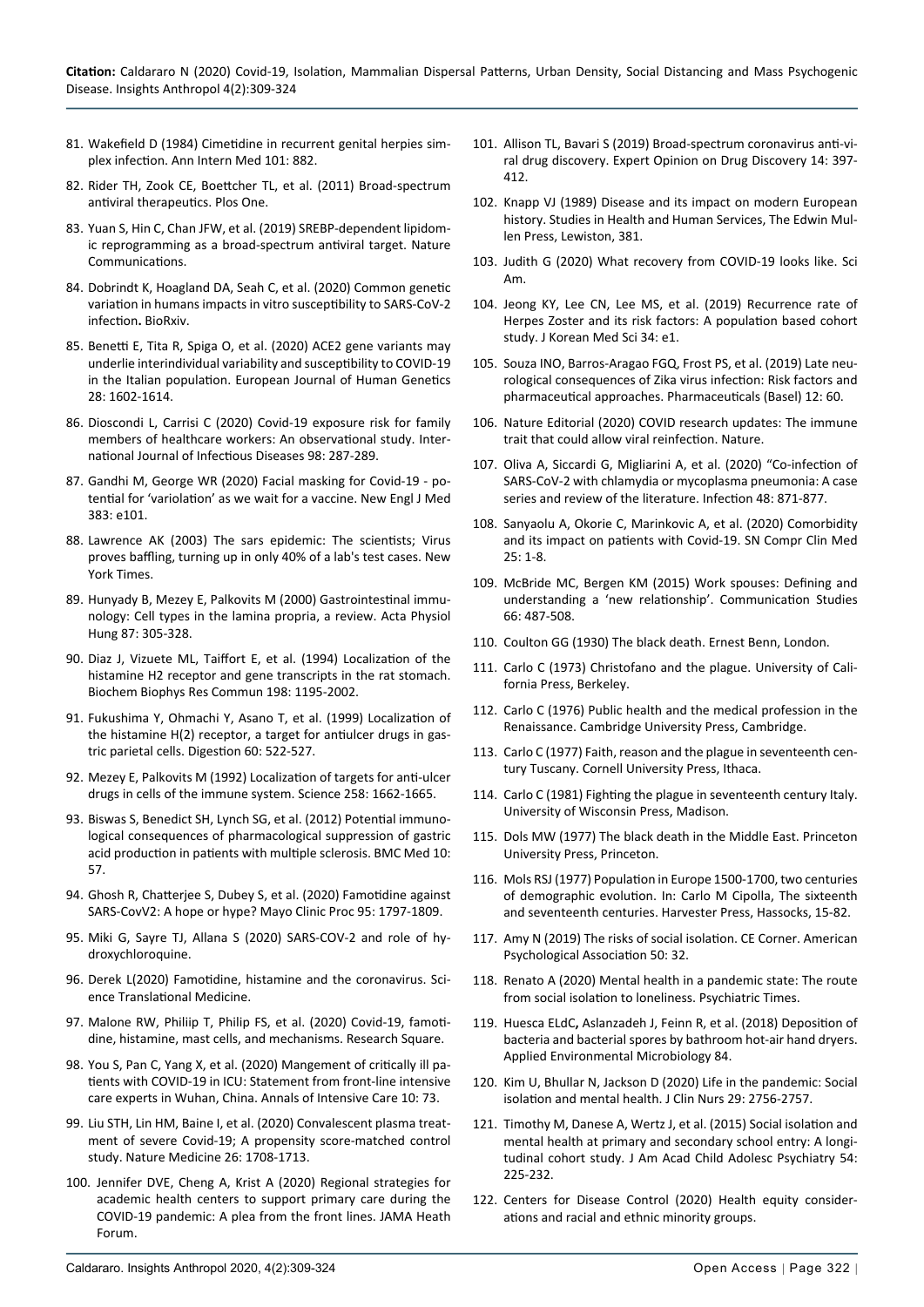- 123. [Centers for Disease Control \(2020\) Contact tracing during coro](https://wwwnc.cdc.gov/eid/article/26/10/20-1315_article/)[navirus disease outbreak, South Korea.](https://wwwnc.cdc.gov/eid/article/26/10/20-1315_article/)
- 124. [United States Census Bureau \(2017\) Average one-way com](https://www.census.gov/library/visualizations/interactive/travel-time.html)[muting time by metropolitan areas.](https://www.census.gov/library/visualizations/interactive/travel-time.html)
- 125. [Gans HJ \(1951\) Park forest: Birth of a jewish community. Com](https://www.commentarymagazine.com/articles/herbert-gans/park-forest-birth-of-a-jewish-communitya-documentary/)[mentary 11: 330-339.](https://www.commentarymagazine.com/articles/herbert-gans/park-forest-birth-of-a-jewish-communitya-documentary/)
- 126. Gans HJ (1962) The urban villagers: Group and class in the life of Italian-Americans. Free Press of Glencoe, New York.
- 127. [Fossum JC \(1965\) Rent withholding and the improvement of](https://www.jstor.org/stable/3479098)  [substandard housing. California Law Review 53: 304-336.](https://www.jstor.org/stable/3479098)
- 128. [Gans HJ \(1967\) Levittowners: Ways of life and politics in a new](https://clicsearch.hamline.edu/discovery/fulldisplay?docid=alma991000630189703688&context=L&vid=01CLIC_HAMLINE:HAMLINE&lang=en&search_scope=CLIC_and_HU_ALL_Profile&adaptor=Local Search Engine&tab=CLIC_and_HU_ALL&query=creator,exact,Gans, Herbert J.)  [suburban community. Pantheon Books, New York.](https://clicsearch.hamline.edu/discovery/fulldisplay?docid=alma991000630189703688&context=L&vid=01CLIC_HAMLINE:HAMLINE&lang=en&search_scope=CLIC_and_HU_ALL_Profile&adaptor=Local Search Engine&tab=CLIC_and_HU_ALL&query=creator,exact,Gans, Herbert J.)
- 129. Niccolo C (n.d.) Fairfax, a small Marin County, California community.
- 130. Oscar H (1973) The uprooted. (2<sup>nd</sup> edn), Atlantic Monthly Press, Boston.
- 131. [Charles D \(1996\) The wilding of America, how greed and vi](https://catalogue.nla.gov.au/Record/929324)[olence are eroding our nation's character. St. Martin's Press,](https://catalogue.nla.gov.au/Record/929324)  [New York.](https://catalogue.nla.gov.au/Record/929324)
- 132. [Williams JC, Boushey H \(2010\) The three faces of work-family](https://www.americanprogress.org/issues/economy/reports/2010/01/25/7194/the-three-faces-of-work-family-conflict/)  [conflict. Center for American Progress.](https://www.americanprogress.org/issues/economy/reports/2010/01/25/7194/the-three-faces-of-work-family-conflict/)
- 133. Payne S (2020) The hidden health costs of lockdown. The Financial Times.
- 134. [Dazio S, Briceno F, Michael Tarm Associated Press \(2020\) Crime](https://abcnews.go.com/Health/wireStory/crime-drops-world-covid-19-people-inside-70098369)  [drops around the world as COVID-19 keeps people inside. abc](https://abcnews.go.com/Health/wireStory/crime-drops-world-covid-19-people-inside-70098369)-[News.](https://abcnews.go.com/Health/wireStory/crime-drops-world-covid-19-people-inside-70098369)
- 135. Gina K (2011) Flu: The story of the great influenza pandemic of 1918 and the search for the virus that caused it. Farrar, Straus and Giroux, New York.
- 136. [Sun LH \(2020\) CDC director warns second wave of coronavirus](https://www.pharmacist.com/article/cdc-director-warns-second-wave-coronavirus-likely-be-even-more-devastating)  [is likely to be even more devastating. Washington Post.](https://www.pharmacist.com/article/cdc-director-warns-second-wave-coronavirus-likely-be-even-more-devastating)
- 137. [Arif H, Greb F, Sandstrom S, et al. \(2020\) COVID-19: Potential](https://docs.wfp.org/api/documents/WFP-0000114040/download/)  [impact on the world's poorest people, a WFP analysis of the](https://docs.wfp.org/api/documents/WFP-0000114040/download/)  [economic and food security implications of the pandemic.](https://docs.wfp.org/api/documents/WFP-0000114040/download/)  [World Food Program.](https://docs.wfp.org/api/documents/WFP-0000114040/download/)
- 138. [European Centre for Disease Prevention and Control \(2020\)](https://www.ecdc.europa.eu/en/cases-2019-ncov-eueea)  [COVID-19 situation update for the EU/EEA and the UK, as of 5](https://www.ecdc.europa.eu/en/cases-2019-ncov-eueea)  [October. Epidemiological Update.](https://www.ecdc.europa.eu/en/cases-2019-ncov-eueea)
- 139. [Anderson Christina, Henrik Pryser Libell \(2020\) Finland, 'Prep](https://www.moneycontrol.com/news/world/finland-prepper-nation-of-the-nordics-isnt-worried-about-masks-5111731.html)[per nation of the Nordics,' isn't worried about masks. New York](https://www.moneycontrol.com/news/world/finland-prepper-nation-of-the-nordics-isnt-worried-about-masks-5111731.html)  [Times.](https://www.moneycontrol.com/news/world/finland-prepper-nation-of-the-nordics-isnt-worried-about-masks-5111731.html)
- 140. Richard M (2020) Precise planning helps Finland contain Covid-19. The Financial Times.
- 141. [International Monetary Fund \(2020\) A crisis like no other, an](https://www.imf.org/en/Publications/WEO/Issues/2020/06/24/WEOUpdateJune2020)  [uncertain recovery. World Economic Outlook Update.](https://www.imf.org/en/Publications/WEO/Issues/2020/06/24/WEOUpdateJune2020)
- 142. [Gita G \(2020\) A long, uneven and uncertain ascent. IMF Blog.](https://blogs.imf.org/2020/10/13/a-long-uneven-and-uncertain-ascent/)
- 143. [Chris G \(2020\) The week that austerity was officially buried.](https://www.ft.com/content/0940e381-647a-4531-8787-e8c7dafbd885)  [The Financial Times.](https://www.ft.com/content/0940e381-647a-4531-8787-e8c7dafbd885)
- 144. [Niccolo C \(2007\) Caching, money, magic, derivatives, mana and](https://www.academia.edu/26697266/Caching_Money_Magic_Derivatives_Mana_and_Modern_Finance)  [modern finance. J World Anth 3: 1-47.](https://www.academia.edu/26697266/Caching_Money_Magic_Derivatives_Mana_and_Modern_Finance)
- 145. Niccolo C (2009) The tendency to make man an exception. Chapter 6. In: Emil Potocki, Juliues Krasinski, Primatology: Theories, methods and research, 113-128.
- 146. [Hall ET \(1969\) The hidden dimension. Anchor Books, New York.](https://www.worldcat.org/title/hidden-dimension/oclc/203769)
- 147. Jens A (1999) Are there Swedish patterns of communication? In: H Tamura, Cultural acceptance of CSCW in Japan & Norid Countries, 90-120.
- 148. Peter C (1993) Foreign bodies: A guide to European Mannerisms. HarperCollins, New York.
- 149. [Phillips D \(2020\) Brazil congress demands Jair Bolsonaro re](https://www.theguardian.com/world/2020/apr/15/jair-bolsonaro-brazil-coronavirus-tests-results)[lease results of his COVID-19 tests. The Guardian.](https://www.theguardian.com/world/2020/apr/15/jair-bolsonaro-brazil-coronavirus-tests-results)
- 150. David P(2020) Low death toll in Africa raises hopes but amplifies calls for wider testing. The Financial Times.
- 151. [Munyaradzi M \(2020\) Covid-19 in Africa: Half a year later. The](https://www.thelancet.com/journals/laninf/article/PIIS1473-3099(20)30708-8/fulltext)  [Lancet 20: P1127.](https://www.thelancet.com/journals/laninf/article/PIIS1473-3099(20)30708-8/fulltext)
- 152. [Hiroshi K, Miyama T, Suzuki A, et al. \(2020\) Estimation of the](https://www.ijidonline.com/article/S1201-9712(20)30139-9/fulltext)  [asymptomatic ratio of novel coronavirus infections \(COVID-19\).](https://www.ijidonline.com/article/S1201-9712(20)30139-9/fulltext)  [Inter J Infect Diseases 94: 154-155.](https://www.ijidonline.com/article/S1201-9712(20)30139-9/fulltext)
- 153. [Jiji, Kyodo Press \(2020\) Extension of state of emergency mulled](https://www.japantimes.co.jp/news/2020/04/30/national/government-in-talks-over-extending-japans-state-of-emergency-as-covid-19-continues-to-spread/#.Xqx2Ja2ZPx4)  [in Japan as COVID-19 continues to spread. Japan Times.](https://www.japantimes.co.jp/news/2020/04/30/national/government-in-talks-over-extending-japans-state-of-emergency-as-covid-19-continues-to-spread/#.Xqx2Ja2ZPx4)
- 154. [Denyer S \(2020\) As infections ebb, Japan hopes it has cracked](https://www.washingtonpost.com/world/asia_pacific/as-infections-ebb-japan-hopes-it-has-cracked-the-covid-code-on-coexisting-with-the-virus/2020/09/17/4742e284-eea2-11ea-bd08-1b10132b458f_story.html)  [the covid code on coexisting with the virus. The Washington](https://www.washingtonpost.com/world/asia_pacific/as-infections-ebb-japan-hopes-it-has-cracked-the-covid-code-on-coexisting-with-the-virus/2020/09/17/4742e284-eea2-11ea-bd08-1b10132b458f_story.html)  [Post.](https://www.washingtonpost.com/world/asia_pacific/as-infections-ebb-japan-hopes-it-has-cracked-the-covid-code-on-coexisting-with-the-virus/2020/09/17/4742e284-eea2-11ea-bd08-1b10132b458f_story.html)
- 155. [Burgess S \(2020\) Rising numbers of positive covid-19 tests in](https://www.bmj.com/content/370/bmj.m3605)  [the UK. BMJ 370.](https://www.bmj.com/content/370/bmj.m3605)
- 156. [David J \(2020\) There is a simple reason Spain has been hit hard](https://www.nytimes.com/2020/09/24/opinion/spain-pandemic-second-wave.html)  [by the Coronavirus. The New York Times.](https://www.nytimes.com/2020/09/24/opinion/spain-pandemic-second-wave.html)
- 157. [Capradio \(2020\) California wavers on theme park opening rules](https://www.capradio.org/articles/2020/11/10/california-coronavirus-updates/)  [amid pressure.](https://www.capradio.org/articles/2020/11/10/california-coronavirus-updates/)
- 158. [Jennifer R \(2020\) Is comparing Covid-19 death rates across Eu](https://www.theguardian.com/world/2020/apr/24/is-comparing-covid-19-death-rates-across-europe-helpful-)[rope helpful? The Guardian.](https://www.theguardian.com/world/2020/apr/24/is-comparing-covid-19-death-rates-across-europe-helpful-)
- 159. John BM, Romei V, Giles C (2020) Death toll '60% higher than reported. The Financial Times.
- 160. [Rutherford GW \(2020\) 2019 novel coronavirus disease](https://globalhealthsciences.ucsf.edu/sites/globalhealthsciences.ucsf.edu/files/gr-covid-2019-march-30.pdf)  [\(COVID-19\). Global Health Sciences.](https://globalhealthsciences.ucsf.edu/sites/globalhealthsciences.ucsf.edu/files/gr-covid-2019-march-30.pdf)
- 161. Clive C, Milne R (2020) Medics hunt for clues into high ethnic minorities death toll. The Financial Times.
- 162. [Yancy CW \(2020\) COVID-19 and African Americans. JAMA.](https://jamanetwork.com/journals/jama/fullarticle/2764789)
- 163. [Yasheng H, Sun M, Sui Y \(2020\) How digital contact tracing](https://hbr.org/2020/04/how-digital-contact-tracing-slowed-covid-19-in-east-asia)  [slowed Covid-19 in East Asia. Harvard Business Review.](https://hbr.org/2020/04/how-digital-contact-tracing-slowed-covid-19-in-east-asia)
- 164. [Nic F, Espinoza J \(2020\) Tracking coronavirus: big data and the](https://www.ft.com/content/7cfad020-78c4-11ea-9840-1b8019d9a987)  [challenge to privacy. The Financial Times.](https://www.ft.com/content/7cfad020-78c4-11ea-9840-1b8019d9a987)
- 165. [Leigh H \(2020\) Early antibody testing suggests Covid-19 infec](https://www.hpnonline.com/infection-prevention/screening-surveillance/article/21134852/early-antibody-testing-suggests-covid19-infections-in-la-county-greatly-exceed-documented-cases)[tions in L.A. County greatly exceed documented cases. USC](https://www.hpnonline.com/infection-prevention/screening-surveillance/article/21134852/early-antibody-testing-suggests-covid19-infections-in-la-county-greatly-exceed-documented-cases)  [News.](https://www.hpnonline.com/infection-prevention/screening-surveillance/article/21134852/early-antibody-testing-suggests-covid19-infections-in-la-county-greatly-exceed-documented-cases)
- 166. [Nicholas W \(2020\) COVID-19 testing in mission district, Bolinas](https://www.ucsf.edu/news/2020/04/417206/covid-19-testing-mission-district-bolinas-inform-next-steps-fight-against)  [to inform next steps in fight against disease. UCSF Patient Care.](https://www.ucsf.edu/news/2020/04/417206/covid-19-testing-mission-district-bolinas-inform-next-steps-fight-against)
- 167. [Bryan H, Pulice C, Cookson C, et al. \(2020\) Hotspots of resur](https://www.ft.com/content/5b96ee2d-9ced-46ae-868f-43c9d8df1ecb)[gent Covid erode faith in herd immunity. The Financial Times.](https://www.ft.com/content/5b96ee2d-9ced-46ae-868f-43c9d8df1ecb)
- 168. [Kamran K \(2020\) Covid-19: Are neutralizing antibodies neutral](https://www.ncbi.nlm.nih.gov/pmc/articles/PMC7283620/)[izing enough? Transfusion.](https://www.ncbi.nlm.nih.gov/pmc/articles/PMC7283620/)
- 169. [Malik JN, Frango CJ, Khan A, et al. \(2019\) Tsunami records of](https://www.nature.com/articles/s41598-019-54750-6)  [the last 8,000 years in the Andaman Island, India, from mega](https://www.nature.com/articles/s41598-019-54750-6)  [and large earthquakes: Insights on recurrence interval. Scien](https://www.nature.com/articles/s41598-019-54750-6)[tific Reports 9.](https://www.nature.com/articles/s41598-019-54750-6)
- 170. [Subir B \(2005\) Tsunami folklore 'saved islanders'. BBC Broad](http://news.bbc.co.uk/2/hi/south_asia/4181855.stm)[cast.](http://news.bbc.co.uk/2/hi/south_asia/4181855.stm)